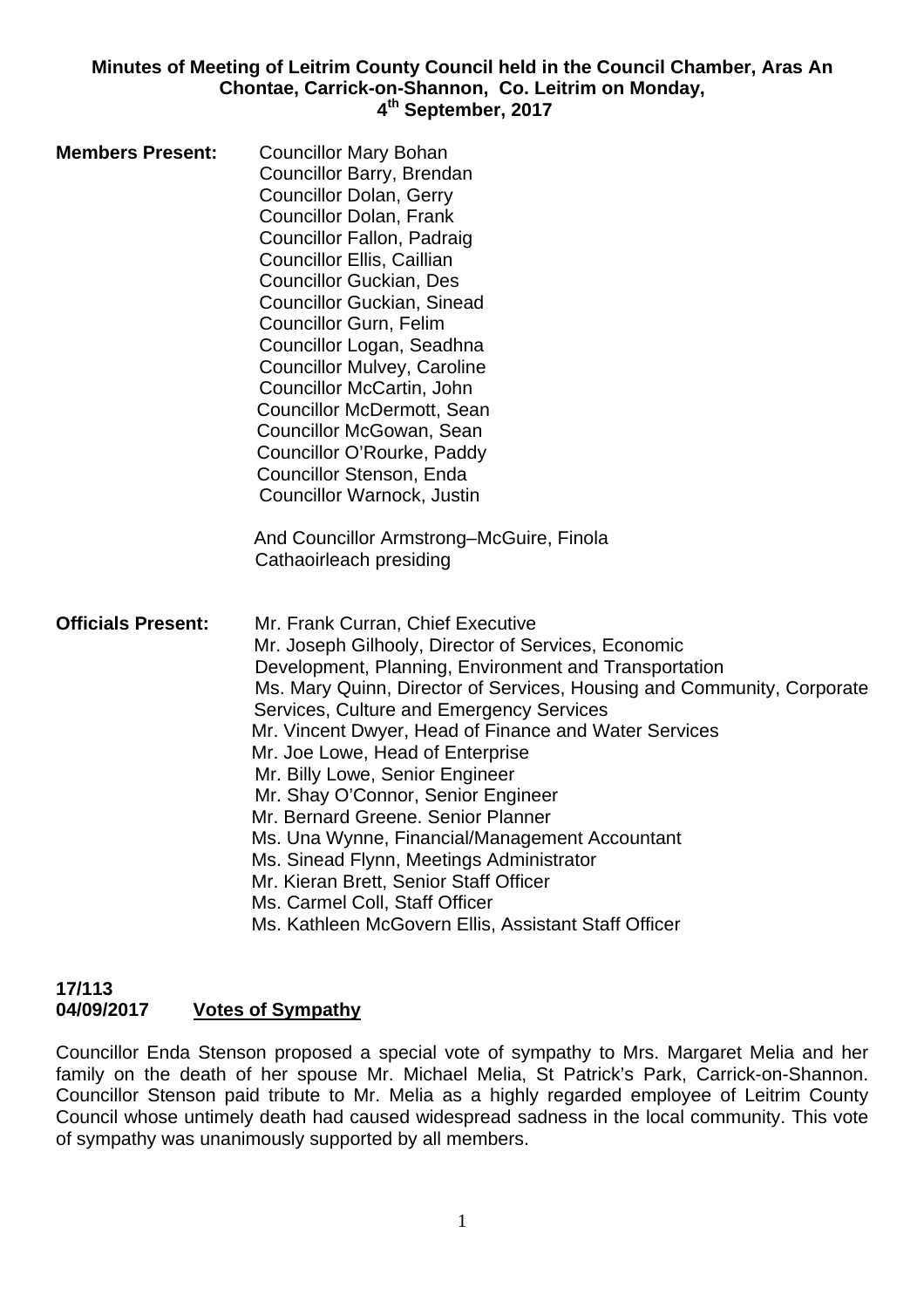The Chief Executive, Mr. Frank Curran also expressed condolences on behalf of the management and staff of Leitrim County Council to the Melia family.

The Members also extended a vote of sympathy to the following:

- Seamus Kane & Family, Dristernan, Drumshanbo on the death of Barbara Kane.
- Damien & Frances Bohan, Augharan, Aughavas, Carrigallen, Co Leitrim on the death of Kathleen Bohan.
- The Reynolds Family, Gulladoo, Carrigallen, Co Leitrim on the death of Bernard Reynolds.
- Jackie Rooney & Eamon Quinn, Beaghbeg, Carrigallen, Co Leitrim on the death of Kelly Rooney Leonard

# **17/114 04/09/2017 Deimhniu Miontuairisci**

# **Proposed by Councillor Des Guckian, seconded by Councillor Mary Bohan and UNANIMOUSLY RESOLVED:**

"That the Minutes of Leitrim County Council Meeting held in the Council Chamber, Aras An Chontae, Carrick-on-Shannon, Co Leitrim on Monday, 3<sup>rd</sup> July, 2017 be adopted".

# **17/115 04/09/2017 Provision of the realignment of the N16**

Report Ref 16-C-04 from Mr. Frank Curran, Chief Executive in relation to the provision of the realignment of the N16 National Primary Route in the townlands of Diffreen, Drummahan, Tawnamachugh and Mulkaun comprising the construction of a Type 2 single carriageway road for a distance of 1.55km from Diffreen Bridge to a location 760m east of the N16 junction with local road L-41382. The works will also include the improvement of 4 no. existing junctions off the N16, associated accommodation and fencing works, landscaping works, drainage works and ancillary works, including a number of stream diversions. The development will consist of a 7.0m carriageway with 0.5m hard strips, and an off-road 2-way cycle track located on the northern side of the proposed road in accordance with the Planning & Development Acts, 2000-2015 and Part 8 of the Planning and Development Regulations 2001-2015, as circulated to the Members, appears as **Appendix 1** to the Minutes of this meeting in the Minute Book.

# **Proposed by Councillor Sean McDermott, seconded by Councillor Felim Gurn and UNANIMOUSLY RESOLVED:**

"That the provision of the realignment of the N16 National Primary Route in the townlands of Diffreen, Drummahan, Tawnamachugh and Mulkaun comprising the construction of a Type 2 single carriageway road for a distance of 1.55km from Diffreen Bridge to a location 760m east of the N16 junction with local road L-41382. The works will also include the improvement of 4 no. existing junctions off the N16, associated accommodation and fencing works, landscaping works, drainage works and ancillary works, including a number of stream diversions. The development will consist of a 7.0m carriageway with 0.5m hard strips, and an off-road 2-way cycle track located on the northern side of the proposed be approved".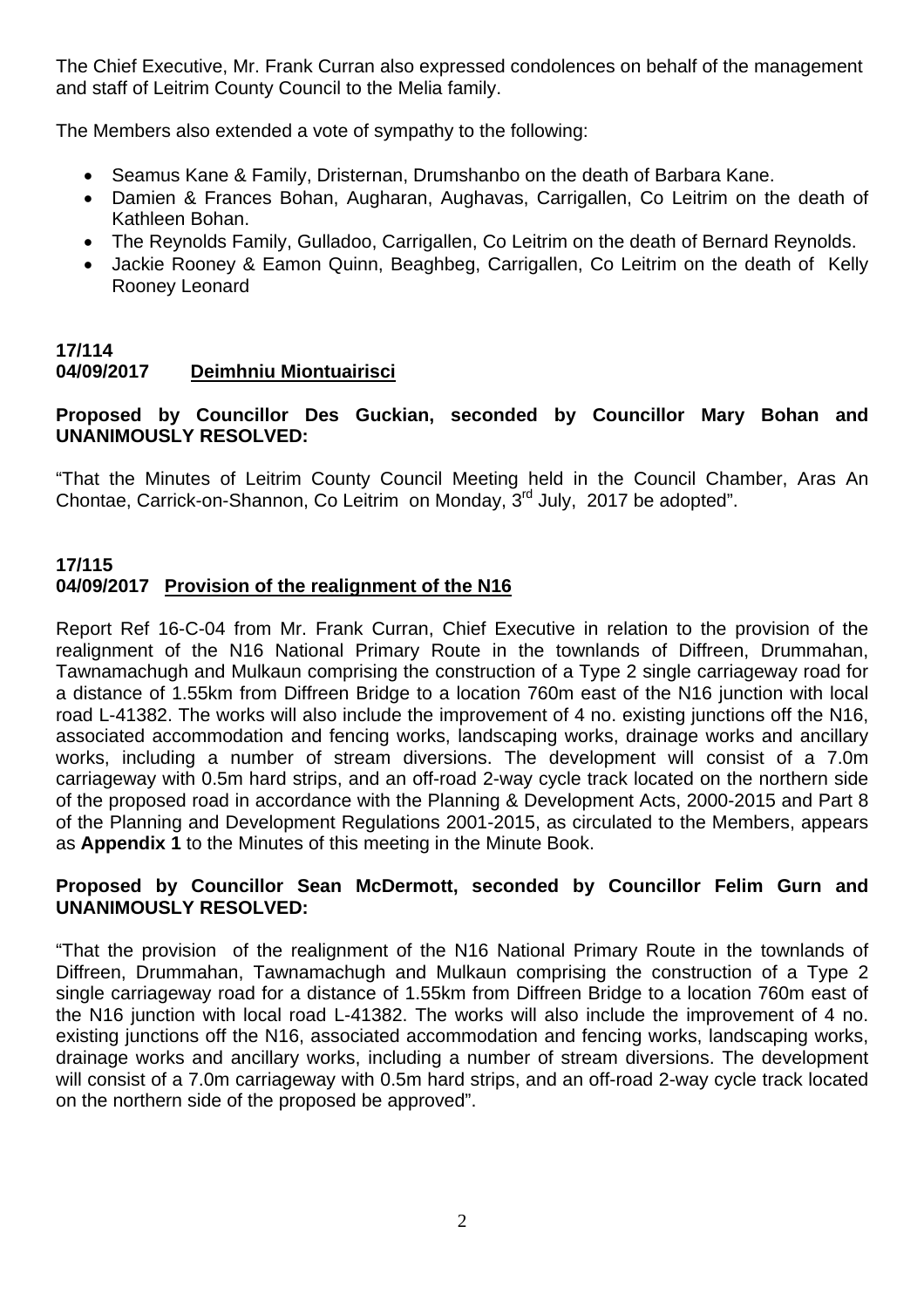#### **17/116 04/09/2017 Provision of the development of an extension to the existing Civic Offices and associated works at Áras an Chontae, Carrick-on-Shannon**

Report Ref 17-C-06 from Mr. Frank Curran, Chief Executive in relation to the provision of the development of an extension to the existing Civic Offices and associated works at Áras an Chontae, Carrick-on-Shannon, of which the Old Jail is a protected structure and of which the complex of former jail structures, lie within the Carrick-on-Shannon Architectural Conservation Area. The development includes: the demolition of shed/workshop structure, demolition of lean-to extension to the Gate Lodge, removal of prefabricated structures; construction of a two-storey office building with three-storey lift and staircase enclosure; refurbishment of the Old Jail to create a public concourse between the Áras and the new building; associated internal modifications to Áras an Chontae; opening of existing blind archway in the east stone boundary wall to the Dock (former Court House) at St. George's Terrace and reconfiguration of the site layout to provide additional car parking, ESB electrical switch room, ancillary works and landscaping in accordance with the Planning & Development Acts, 2000-2015 and Part 8 of the Planning and Development Regulations 2001-2015, as circulated to the Members, appears as **Appendix 2** to the Minutes of this meeting in the Minute Book.

Mr. Frank Curran, Chief Executive outlined that as part of the public consultation process one submission from the Department of Culture, Heritage and the Gaeltacht was received in relation to the archaeological aspects of the proposed scheme. Mr. Curran confirmed that an Archaeologist will be engaged for the duration of the project. He also confirmed that loan approval for the project has been sanctioned and that the estimated completion date for the project is June, 2019. He outlined that the new facility will facilitate all Departments being located on one campus and that the historical fabric of the original building will be maintained.

Councillor Sinead Guckian noted that discussions have taken place to explore the feasibility of opening up the underground tunnel to the public.

# **Proposed by Councillor Sinead Guckian, seconded by Councillor Sean McGowan and UNANIMOUSLY RESOLVED:**

"That the provision of the development of an extension to the existing Civic Offices and associated works at Áras an Chontae, Carrick-on-Shannon, of which the Old Jail is a protected structure and of which the complex of former jail structures, lie within the Carrick-on-Shannon Architectural Conservation Area. The development includes: the demolition of shed/workshop structure, demolition of lean-to extension to the Gate Lodge, removal of prefabricated structures; construction of a two-storey office building with three-storey lift and staircase enclosure; refurbishment of the Old Jail to create a public concourse between the Áras and the new building; associated internal modifications to Áras an Chontae; opening of existing blind archway in the east stone boundary wall to the Dock (former Court House) at St. George's Terrace and reconfiguration of the site layout to provide additional car parking, ESB electrical switch room, ancillary works and landscaping be approved".

# **17/117 04/09/2017 Dispose of Land at Mohill Townland, Mohill Co Leitrim**

Notice of Intention dated 14<sup>th</sup> August, 2017 from Ms. Kathryne Bohan, Administrative Office, Roads Department in relation to the transfer of a plot of land comprising circa 0.0089 Hectares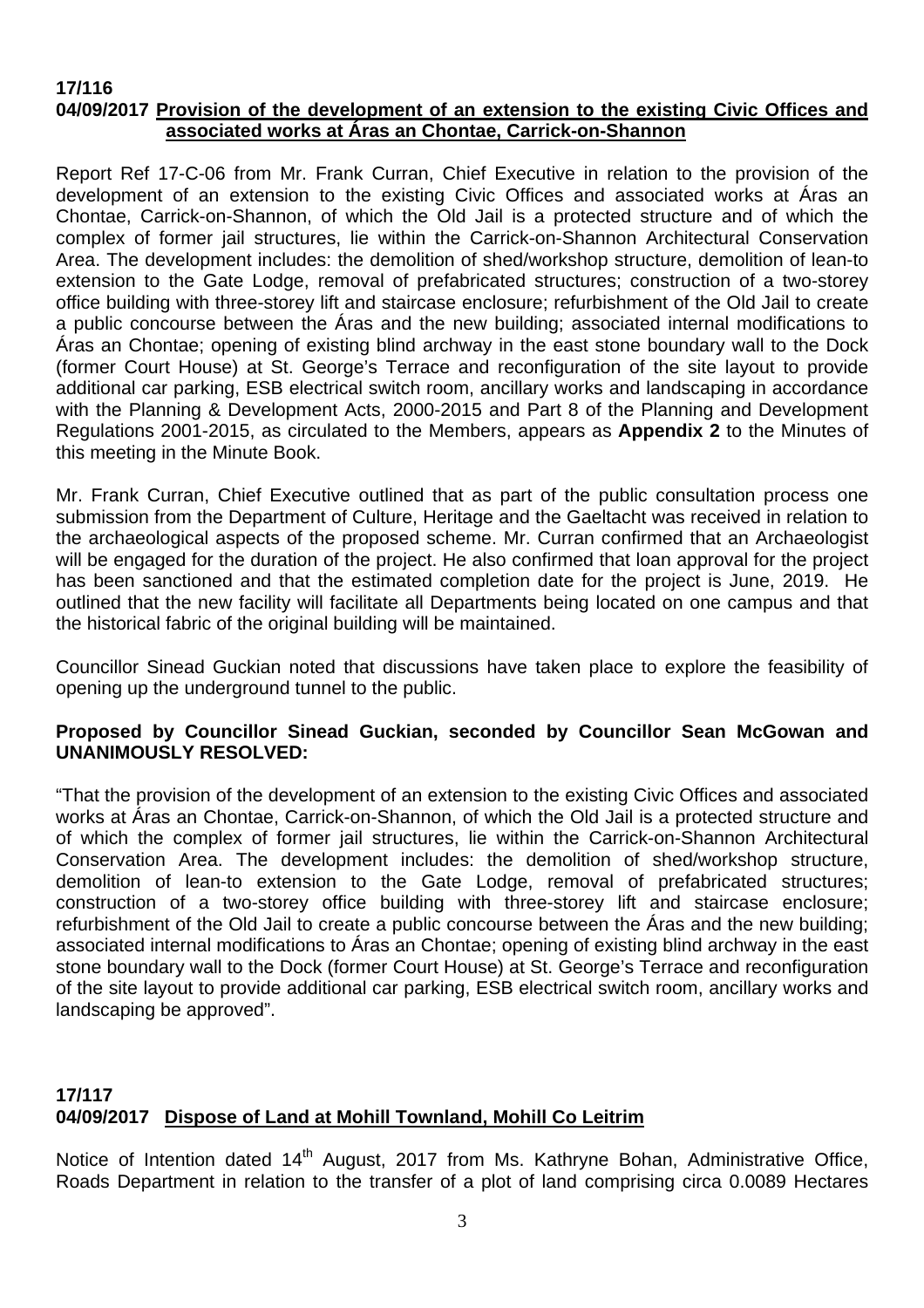(0.022 Acres) in the townland of Mohill, Mohill, Co. Leitrim currently registered in Folio No. LM 9503F in accordance with Section 183 of the Local Government Act, 2001 as circulated to all Members which appears as **Appendix 3** to the Minutes of this meeting in the Minute Book.

#### **Proposed by Councillor Des Guckian, seconded by Councillor Enda Stenson and UNANIMOUSLY RESOLVED:**

"That the transfer of a plot of land comprising circa 0.0089 Hectares (0.022 Acres) in the townland of Mohill, Mohill, Co. Leitrim currently registered in Folio No. LM 9503F in accordance with Section 183 of the Local Government Act, 2001 and Notice of Intention dated  $14<sup>th</sup>$  August. 2017 as circulated to all Members be approved".

## **17/118 04/09/2017 Disposal of Lands at Tawnymoyle, Manorhamilton, Co Leitrim**

Notice of intention dated 16<sup>th</sup> August, 2017 from Mr. Finian Joyce, Chief Fire Officer, to approve the transfer of a plot of land comprising 3.557 acres (1.440 Hectares) in the townland of Tawnymoyle, Manorhamilton (Freehold Interest registered in the name of Leitrim County Council – Folios NO. LM 12561F, LM 10306F, LM 1124F, LM 8624F) in accordance with Section 183 of the Local Government Act, 2001 as circulated to all Members which appears as **Appendix 4** to the Minutes of this meeting in the Minute Book.

## **Proposed by Councillor Frank Dolan, seconded by Councillor Felim Gurn and UNANIMOUSLY RESOLVED:**

"That the transfer of a plot of land comprising 3.557 acres (1.440 Hectares) in the townland of Tawnymoyle, Manorhamilton (Freehold Interest registered in the name of Leitrim County Council – Folios NO. LM 12561F, LM 10306F, LM 1124F, LM 8624F) in accordance with Section 183 of the Local Government Act, 2001 and Notice of Intention dated 16<sup>th</sup> August, 2017 as circulated to all Members be approved".

# **17/119**

# **04/09/2017 Disposal of a plot of land at Attifinlay, Carrick-on-Shannon, Co. Leitrim**

Notice of Intention dated 23<sup>rd</sup> August, 2017 from Mr. Shane Tiernan, A/Director of Services Housing, Corporate, Culture & Emergency Services in relation to the disposal of land comprising circa 0.0404 HA or thereabouts in the townlands of Attifinlay, Carrick-on-Shannon comprised in Folio No. 3664F of the Register of Freeholders, County Leitrim in accordance with Section 183 of the Local Government Act, 2001 and as circulated to all Members which appears as **Appendix 5** to the Minutes of this meeting in the Minute Book.

Councillor Des Guckian objected to the land disposal and stated that it appeared to be a "sweetheart deal". He stated that a nominal purchase price of €500 was insufficient and that a sum of €20,000 should be sought for the disposal.

Councillor Mary Bohan requested that Councillor Des Guckian withdraw his comments and she stated that the disposal is necessary in order to rectify title registration.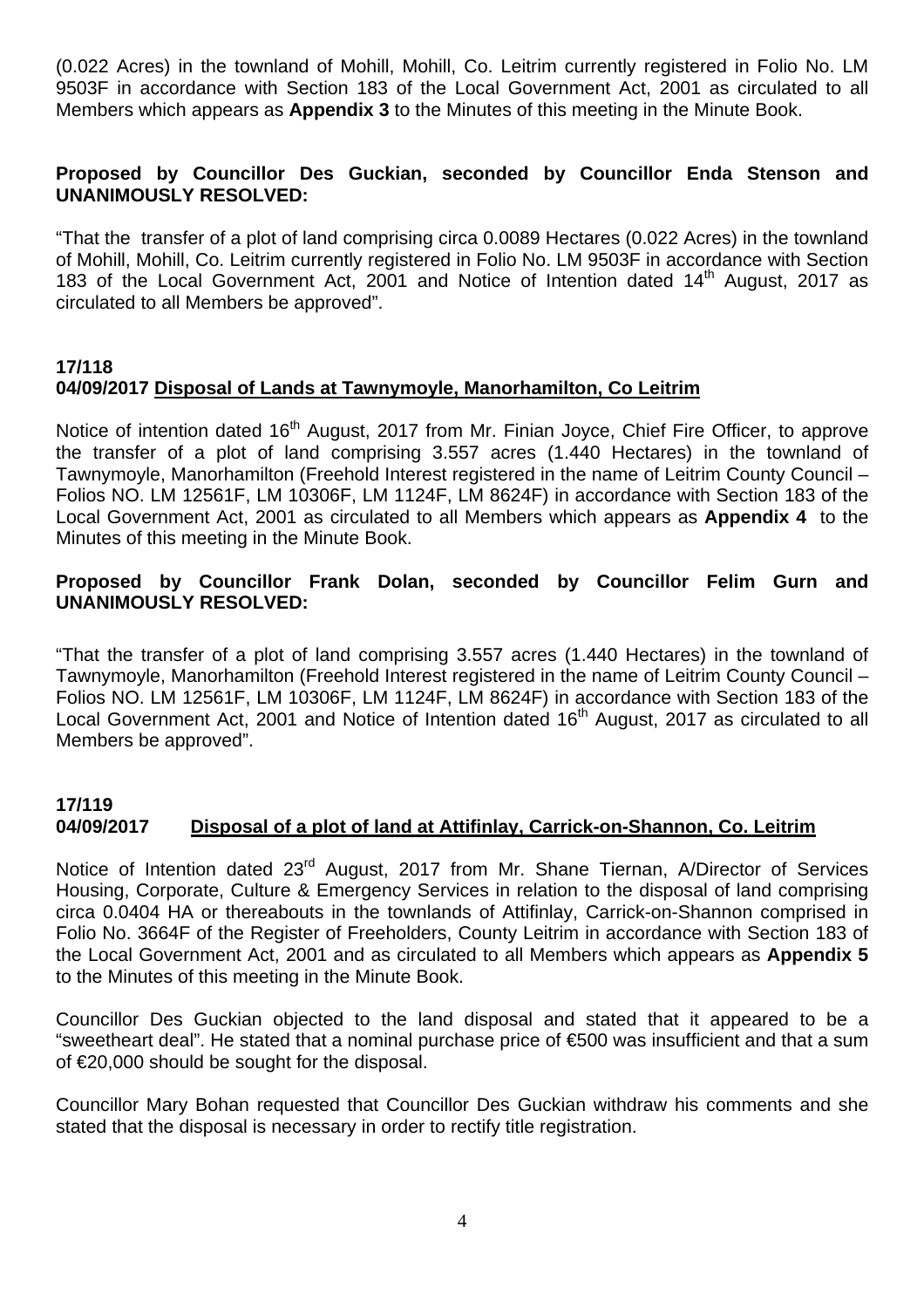Mr. Shay O'Connor, Senior Engineer, outlined that the disposal is necessary in order to regularise a mapping error associated with a portion of land sold to Mr. Gerard Reynolds a number of years ago.

# **Proposed by Councillor Mary Bohan, seconded by Councillor Sinead Guckian and UNANIMOUSLY RESOLVED:**

"That the disposal of land comprising circa 0.0404 HA or thereabouts in the townlands of Attifinlay, Carrick-on-Shannon comprised in Folio No. 3664F of the Register of Freeholders County Leitrim in accordance with Section 183 of the Local Government Act, 2001 and Notice of Intention dated 23<sup>rd</sup> August, 2017 as circulated to all Members be approved".

## **17/120 04/09/2017 Budgetary Process**

Mr. Vincent Dwyer, Head of Finance & Water Services presented a detailed overview of the Budgetary Process for 2018. A copy of the Presentation appears as **Appendix 6** to the Minutes of this Meeting in the Minute Book.

The update was noted by the Members.

#### **17/121 04/09/2017 Setting of the Local Adjustment Factor for Local Property Tax Rates for 2018**

The Cathaoirleach, Councillor Finola Armstrong McGuire invited the Chief Executive to give an overview of the setting the Local Adjustment Factor for the Local Property Tax Rates in Leitrim for 2018.

Mr. Curran informed the Members that a public consultation process on the setting of the Local Adjustment Factor for Local Property Tax Rates for 2018 had taken place from 12<sup>th</sup> July, 2017 to  $14<sup>th</sup>$  August, 2017. He advised that one submission was received during the public consultation process calling on the Council not to increase the LPT liability for property owners in 2018. A copy of the report as circulated to the Members appears as **Appendix 7** to the Minutes of this Meeting in the Minute Book.

Mr. Curran invited Mr. Vincent Dwyer, Head of Finance and Water Services to give his presentation. The presentation appears as **Appendix 8** to the Minutes of this Meeting in the Minute Book.

Mr. Dwyer outlined that the value of a potential increase or decrease in the 2018 Local Property Tax if the maximum variation of 5% is implemented would be  $+/ \in$ 106,425 and that every 1% variation equates to approximately +/- €21,186.00 to Leitrim County Council. He also advised that Leitrim County Council will gain or lose 100% of any variation applied.

The Chief Executive, Mr. Curran outlined than any reduction in the Local Property Tax will have a direct impact on service provision by the Local Authority across all service areas. Mr. Curran further outlined that an increase in funding from the LPT would result in Leitrim County Council progressing a number of critical initiatives within the county in 2018 e.g. town and rural area cleanups, landscaping and streetscape improvements, community centre public lighting, an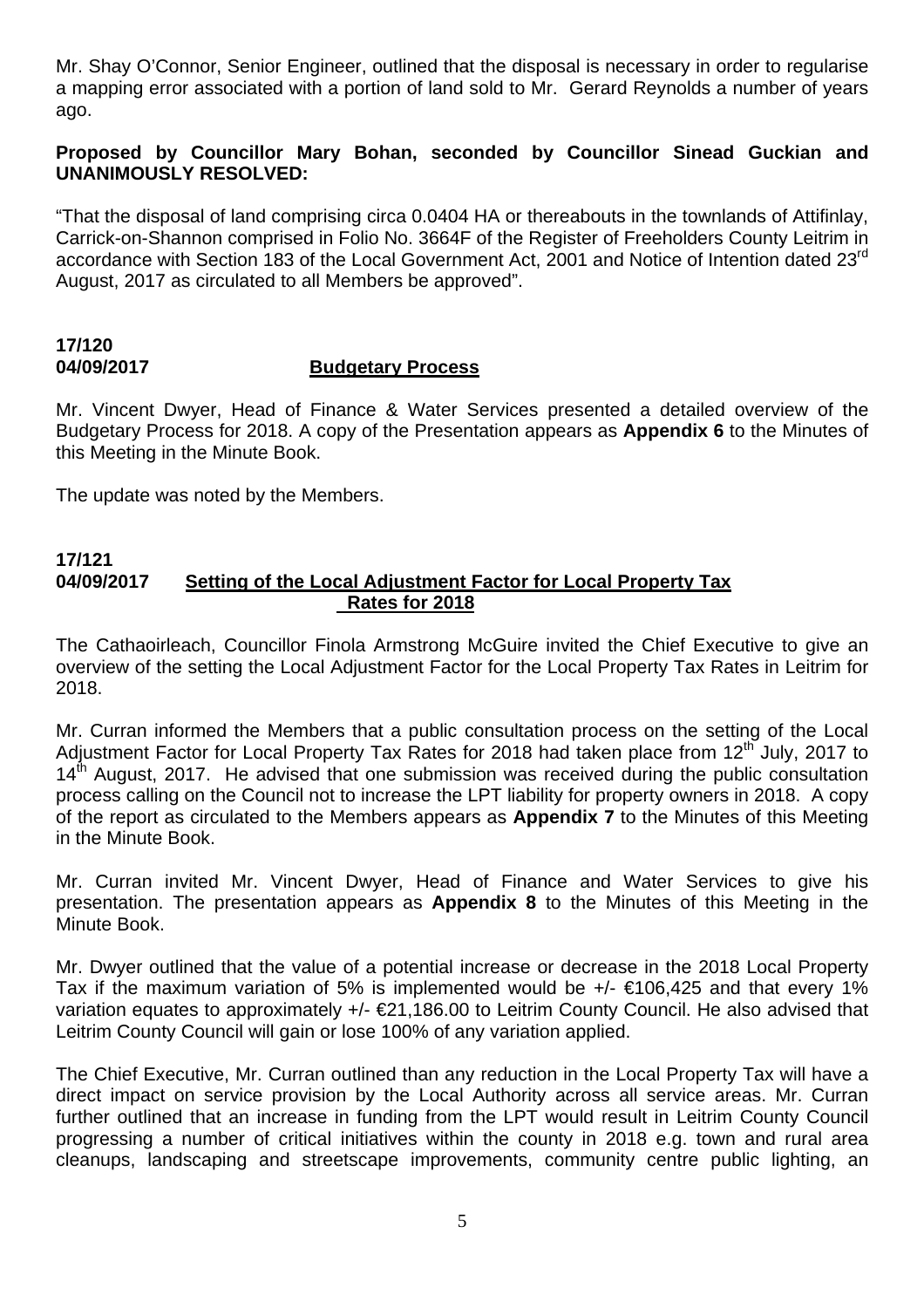extension of the pilot hedge cutting scheme, minor footpath remediation, town centre initiatives and town renewal.

This update was noted by the members and the following comments were made.

Councillor Mary Bohan proposed that the Members agree not to increase the Local Property Tax Rate in Leitrim for 2018. She stated that even if additional funds were raised by increasing the Local Property Tax liability that it would only provide an additional €35,000 per Municipal District. Councillor Bohan objected to the Local Authority having to increase the Local Property Tax in order to generate additional income for works which should be funded by Central Government funding.

Councillor Padraig Fallon opposed the proposed increase in the Local Property Tax on behalf of Sinn Fein.

Councillor John McCartin also opposed an increase to the Local Property Tax on behalf of Fine Gael.

Councillor Sinead Guckian supported Councillor Mary Bohan and called for no change in the Local Property Tax. She outlined that households in the county are struggling financially and have no capacity to pay an increase in the LPT. Councillor Guckian also stated that it is difficult for the members to make a decision on the LPT rates for Leitrim in 2018 in advance of the national Budget for 2018.

Councillor Des Guckian also supported the call not to increase the Local Property Tax for 2018.

# **Proposed by Councillor Mary Bohan, Seconded by Councillor Sinead Guckian and UNANIMOUSLY RESOLVED:**

"That the basic rate of Local Property Tax should stand varied by 0 per cent for the period  $1<sup>st</sup>$ November, 2017 to 31st October, 2018 in respect of relevant residential properties situated in Leitrim County Council's administrative area. The varied rate shall take effect from the liability date in the year in which notification is sent to the Revenue Commissioners".

# **17/122 04/09/2017 Monthly Management Reports by the Chief Executive**

Monthly Management Reports for the period 1<sup>st</sup> January, 2017 to 30<sup>th</sup> June, 2017 and 1<sup>st</sup> January, 2017 to 31<sup>st</sup> July, 2017 by Mr. Frank Curran, Chief Executive, dated 13<sup>th</sup> July, 2017 and 11<sup>th</sup> August, 2017 respectively, prepared in accordance with Section 136 (2) of the Local Government Act, 2001 as inserted by Section 51 of the Local Government Reform Act, 2014, as circulated to the Members, appear as **Appendix 9** and **Appendix 10** to the Minutes of this meeting in the Minute Book.

Mr. Frank Curran also provided a summary of the funding received for Recreational Infrastructure Grants and Clar Funding.

Councillor Enda Stenson expressed his disappointment that St Manachan's National School in Mohill did not receive Clar Funding.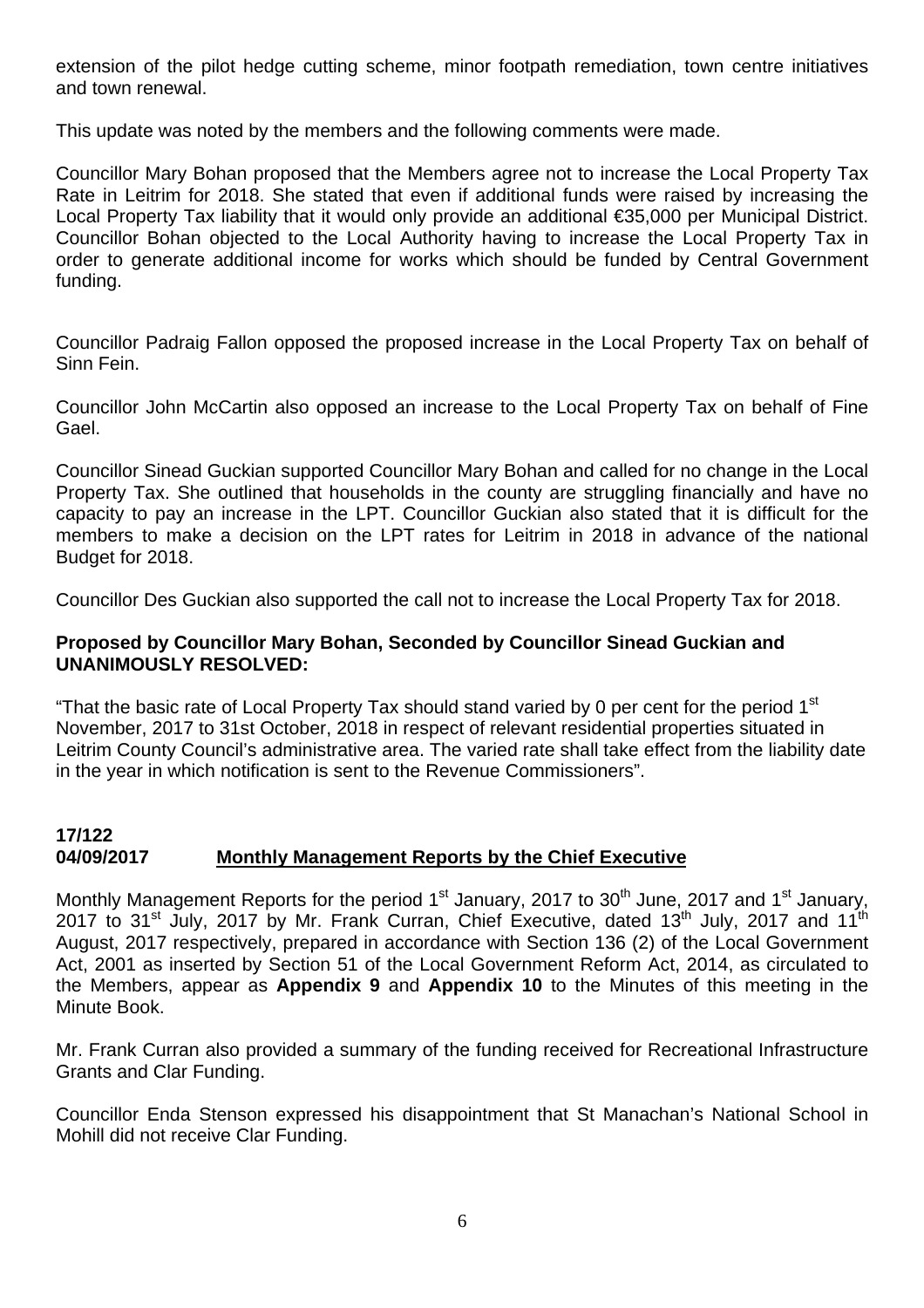Mr. Curran also informed the Members that the Council recently received correspondence from the Department of Rural and Community Development in relation to a proposed Local Improvement Scheme for 2017. Mr. Curran advised that the Council must compile a list of eligible LIS Projects for submission to the Department by Friday  $14<sup>th</sup>$  September, 2017. He advised that the top 20 schemes on the current LIS list will be submitted to the Department. Mr. Shay O'Connor, Senior Engineer, Roads outlined that the total estimated value of the first twenty LIS schemes on the list is approximately €600,000 and that those applications were submitted for consideration in 2006.

Mr. Curran advised that if funding for Local Improvement Schemes becomes available on an annual basis, then the Environmental, Transportation and Infrastructural Strategic Policy Committee may need to consider the introduction of an alternative prioritisation scheme for LIS applications.

The Members agreed that the existing LIS list should be submitted to the Department for the current call of funding and that consideration can be given to reviewing the scheme if funding is provided on an annual basis.

Councillor John McCartin requested that the current LIS list be forwarded to the Elected Members. It was agreed to circulate a copy of the LIS list to the members.

- Councillor Brendan Barry welcomed the official opening of the boardwalk in Drumshanbo scheduled to take place on Tuesday 5<sup>th</sup> September, 2017 by Minister Michael Ring. He also expressed his concern that the unaccounted for water in Leitrim is 50%.
- Councillor Enda Stenson queried as to why there has been no decision on the Pilot Zero Discharge Scheme.
- Councillor Paddy O'Rourke also supported Councillor Stenson's comments and queried if any developments have taken place in this regard since the July Council meeting.

Mr. Joseph Gilhooly, Director of Services, Economic Development, Planning, Environment and Transportation advised that the scheme has not progressed to a great extent over the summer period due to college academic holidays. He advised that the Council continues to be fully committed to the delivery of this scheme and expects to be in a position to provide a timescale for applicants in the coming weeks.

- Councillor Paddy O'Rourke stressed the urgency of the situation and stated that applicants must be issued with an update in order to inform their decision making in relation to career and family choices. He expressed concern that young families that wish to reside in the county may make alternative arrangements to live outside of the county if the matter is not progressed.
- Councillor Mary Bohan proposed that a meeting be scheduled with the relevant Minister in order to progress the matter. This proposal was supported by Councillor Enda Stenson. Councillor John McCartin agreed to setup a meeting with the Minister in this regard.
- Councillor Sinead Guckian welcomed the allocation of funding for the Networks Portfolio and also welcomed the works scheduled for Mountcampbell.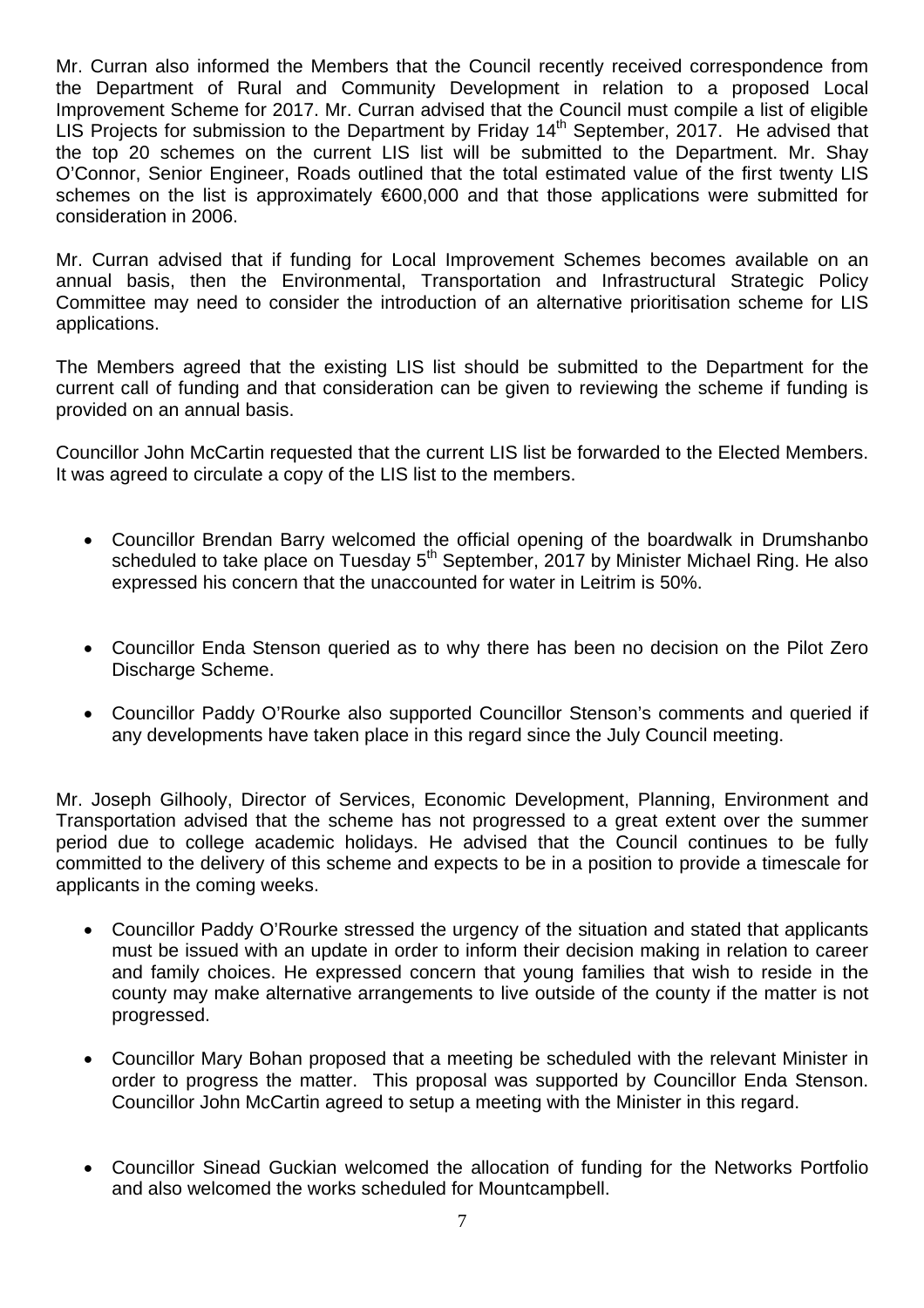- Councillor Enda Stenson welcomed that work has commenced on the replacement main trunk water line between Mohill and Eslin.
- Councillor Brendan Barry stated that the Corraleehan G.W.S. was out of water over the festival period in Ballinamore due to the increased demand on the scheme. He proposed that funding be sought to upgrade this scheme.
- Councillor Padraig Fallon outlined that the new Community Centre in Rossinver has a problem with its water supply.

Mr. Billy Lowe, Senior Engineer acknowledged that the leakage on the Corraleehan GWS is very high and he advised that the Council will include this project in the Networks Portfolio application for 2018. He advised that the Community Centre in Rossinver does not fit under the Networks Portfolio as this is a new scheme and he agreed to review the position with Irish Water.

# **17/123**

# **04/09/2017 Section 138 (1) of the Local Government Act 2001**

Ms. Sinead Flynn, Meetings Administrator outlined that there were no commitments to note under this item.

#### **17/124 04/09/2017 Corporate Policy Group Report**

Ms. Sinead Flynn, Meetings Administrator gave an overview of the items considered by the Corporate Policy Group at their meeting held prior to the Council meeting. She outlined the following:

- To note the appointment of Councillor Sinead Guckian as the Chairperson and Councillor Mary Bohan as the Vice-Chairperson of the Leitrim Joint Policing Committee.
- To note the review of membership of the LCDC in accordance with Regulation 30 of Statutory Instrument 234 (2014). The review process on the membership of the LCDC has commenced and a further update to the CPG will be provided on conclusion of the review process.

Ms. Flynn concluded by stating that the Corporate Policy Group also considered agenda items for the Council meeting and approved the attendance of members at forthcoming conferences and training seminars.

This update was noted by the Members

# **17/125 04/09/2017 To note the resignation of the Chief Executive**

The Cathaoirleach, Councillor Finola Armstrong McGuire stated that it is with regret that she notes the resignation of Mr. Frank Curran as Chief Executive of Leitrim County Council. She paid tribute to Mr. Curran for his service to County Leitrim and stated that he had been an excellent Chief Executive who actively promoted the development of the county.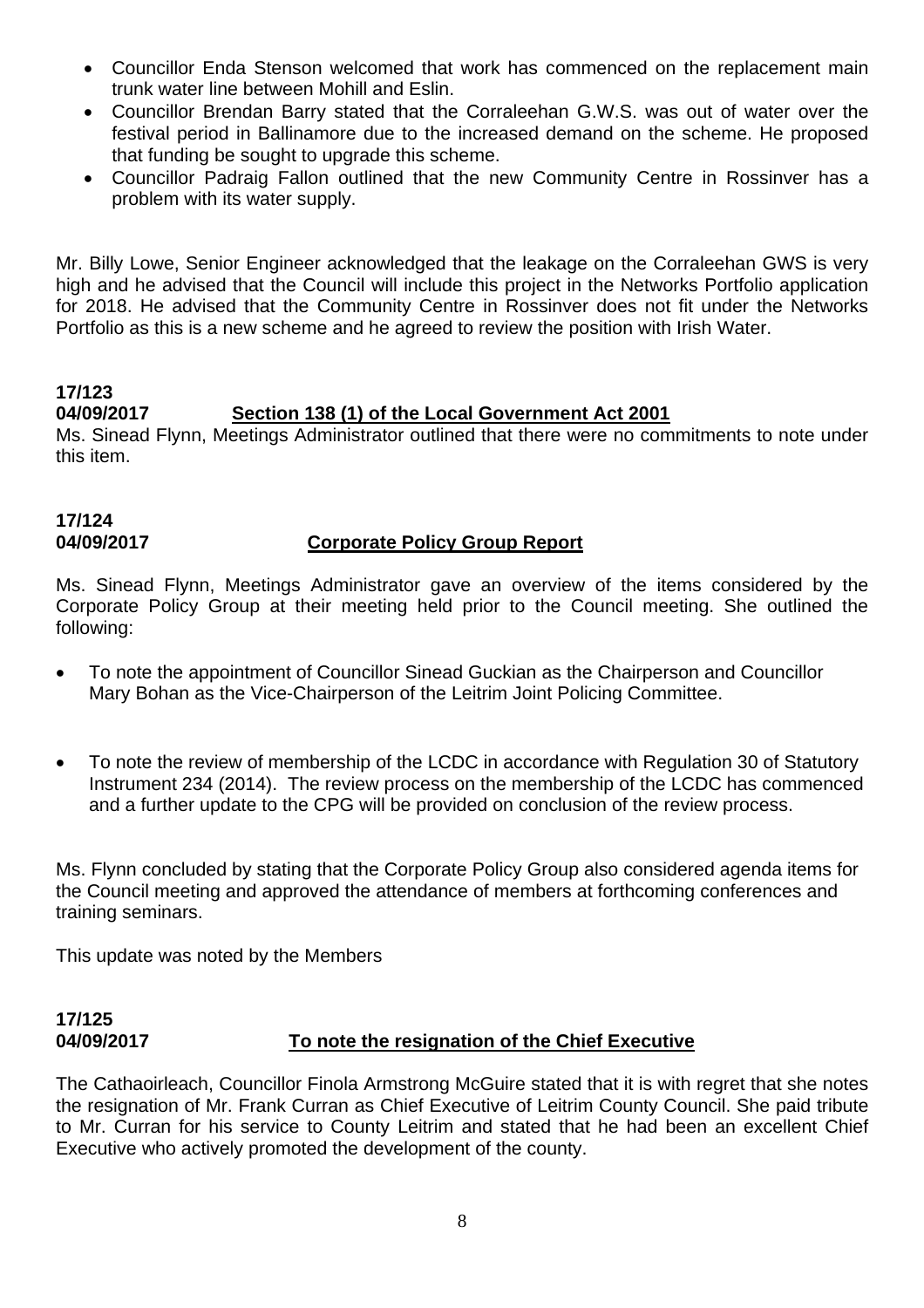The Members congratulated Mr. Curran on his new role as Chief Executive of Wicklow County Council. They paid tribute for the professional manner in which Mr. Curran had carried out his role as Chief Executive of Leitrim County Council and they wished Mr. Curran and his family well for the future.

Mr. Curran thanked the Members for their support, assistance and courtesy during his time as Chief Executive. He also paid tribute to the Members and Staff of Leitrim County Council for their hard work and commitment. Mr. Curran also paid tribute to the business and community sector for their efforts in working in partnership with the local authority for the continued development and enhancement of the county.

## **17/126 04/09/2017 Conferences/Training**

#### **Proposed by Councillor Paddy O'Rourke, seconded by Councillor Mary Bohan AND UNANIMOUSLY RESOLVED:**

"That the attendance of Councillor Justin Warnock, Councillor Frank Dolan, Councillor Sinead Guckian, Councillor Mary Bohan, Councillor Sean McGowan, Councillor Enda Stenson, Councillor Caillian Ellis, Councillor Paddy O'Rourke and Councillor Sean McDermott at the LAMA Conference on the  $28<sup>th</sup>$  September, 2017 to  $30<sup>th</sup>$  September, 2017 in the Hotel Minella, Coleville Road, Clonmel, Co Tipperary be approved.

"That the attendance of Councillor Mary Bohan at the Conference on a Practical Guide to Budget 2018 on 13<sup>th</sup> October to 14<sup>th</sup> October, 2017 in the Four Seasons Hotel, Carlingford, Co. Louth be approved".

#### **Proposed by Councillor Brendan Barry, seconded by Councillor Gerry Dolan AND UNANIMOUSLY RESOLVED**

"That the attendance of Councillor Padraig Fallon, Councillor Caillian Ellis, Councillor Paddy O'Rourke and Councillor Gerry Dolan at the AILG Training in Clayton Silver Springs Hotel, Tivoli, Cork on the 23<sup>rd</sup> September, 2017 be approved".

# **17/127 04/09/2017 Meeting Correspondence**

The following items were considered under Meeting Correspondence:

- 1. Letter dated 24<sup>th</sup> July, 2017 from the Office of the Minister for Agriculture, Food and the Marine acknowledging receipt of Resolution passed by Leitrim County Council in regard to Roundup (Weedkiller).
- 2. Letter dated 24<sup>th</sup> July, 2017 from the Office of the Minister for Agriculture, Food and the Marine acknowledging receipt of Resolution passed by Leitrim County Council in regard to AEOS and GLAS Farmers.
- 3. Letter dated 26<sup>th</sup> July, 2017 from the Office of the Minister for Housing, Planning, Community and Local Government acknowledging receipt of Resolution passed by Leitrim County Council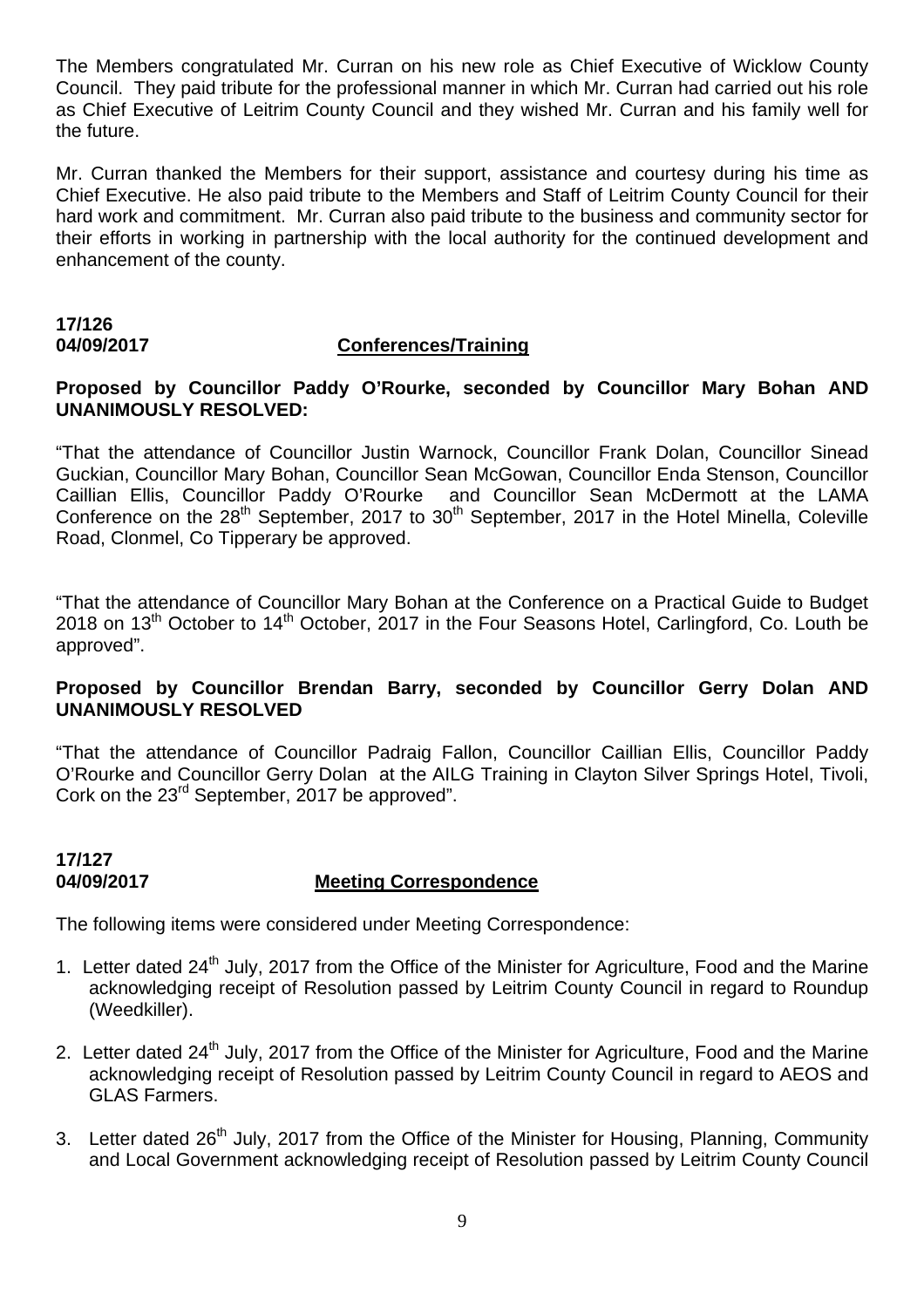in regard to Resolution passed by Leitrim County Council in regard to the Local Authority 2018 Budgetary Preparation Process.

4. Letter dated 21<sup>st</sup> August, 2017 from the Office of the Minister for Health acknowledging receipt of Resolution from Leitrim County Council in regard to CAMHS Services.

Councillor Sinead Guckian welcomed that 114 Posts have been announced and she proposed that a letter issue to the Minister for Health requesting a breakdown of these posts.

5. Letter dated 22<sup>nd</sup> August, 2017 from the Office of the Minister for Health in regard to the Roundup (Weedkiller).

Councillor Justin Warnock expressed his disappointment with the response received from the Minister for Health in this regard.

Councillor Paddy O'Rourke called on Local Authorities should to use an alternative to Roundup to control vegetation in public areas.

- 6. Resolution from Sligo County Council calling on the Government to prioritise ratifying the United Nations Convention on the Rights of Persons with Disabilities.
- 7. Resolution from South Dublin County Council calling on Minister Zappone to increase investment in Early Childhood Care and Education to ensure that Children have access to quality, sustainable and affordable childcare with decent pay and conditions for professionals in the sector.
- 8. Resolution from South Dublin County Council calling on support of all Local Authorities to ask that a campaign be looked at to deal with the issue of Cyberbullying that poses a serious threat to many children within our area and calling on the Minister for Children, Minister for Justice and Minister for Education to ask that they work together to combat this serious issue with both Legislation and an Education Programme in schools and Education campaign for Parents.
- 9. Resolution from Limerick City and County Council calling on the Gaelic Athletic Association to halt the current practice of allowing SKY TV exclusive rights to screen particular Gaelic Games Fixtures. Instead, RTE, TV3 or TG4 should be allowed to also screen these fixtures. Denying households who do not subscribe to SKY TV the right to view our National Games is a travesty.

#### **Proposed by Councillor Padraig Fallon, seconded by Councillor Enda Stenson AND UNANIMOUSLY RESOLVED:**

"That Leitrim County Council call on the Gaelic Athletic Association to halt the current practice of allowing SKY TV exclusive rights to screen particular Gaelic Games Fixtures. Instead, RTE, TV3 or TG4 should be allowed to also screen these fixtures. Denying households who do not subscribe to SKY TV the right to view our National Games is a travesty".

10 Letter dated 23<sup>rd</sup> August, 2017 from the Office of the Minister for Health acknowledging receipt of Resolution passed by Leitrim County Council in regard to the Community Hospital in Ballinamore.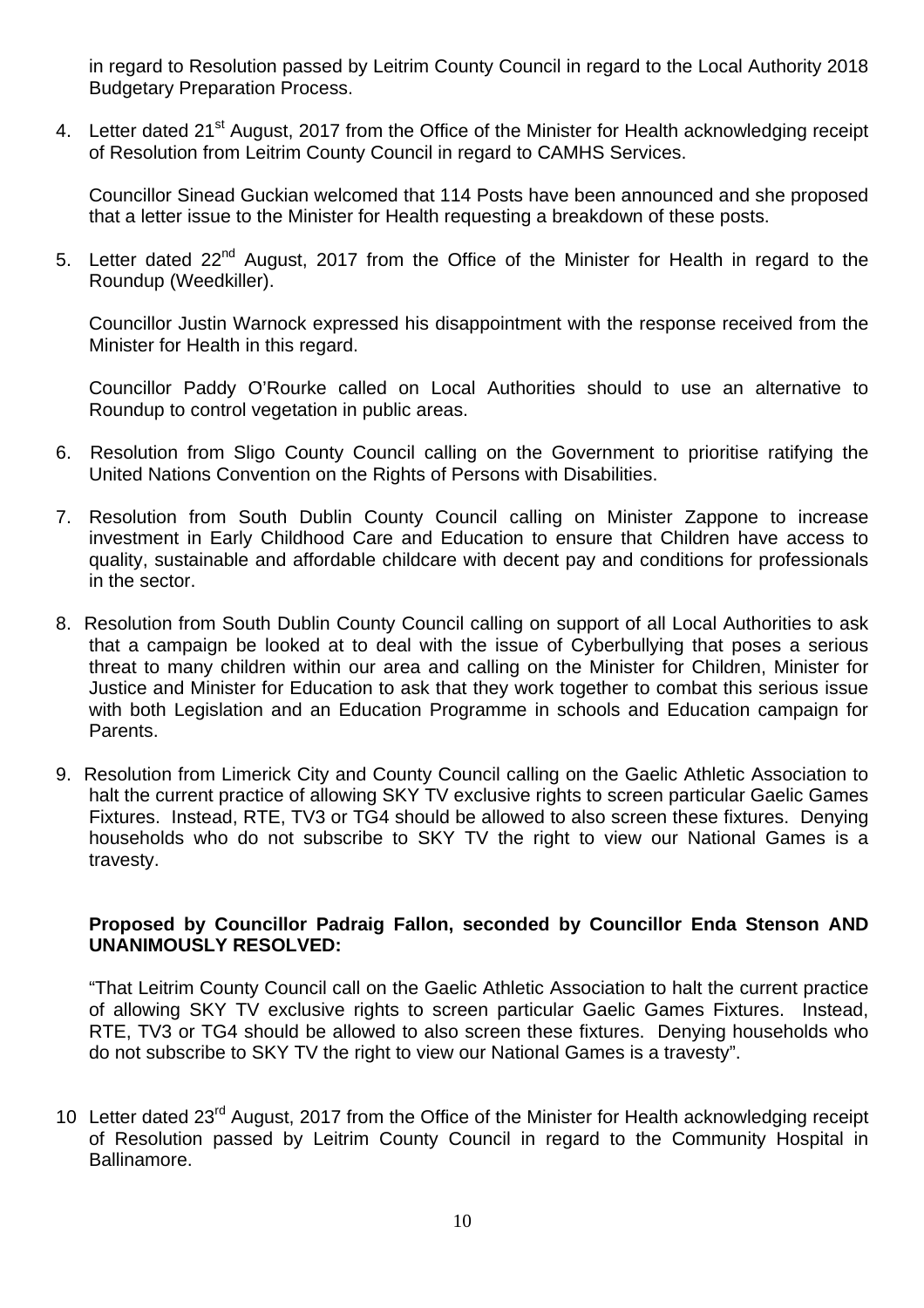11. Email from Jimmy, McGovern, Vice President for the Border, Midlands & Western Region, Union of Students in Ireland dated 31<sup>st</sup> August, 2017 calling on the support of Leitrim County Council for Publicly Funded Higher Education and opposing the introduction of an Income Contingent Loan Scheme.

#### **Proposed by Councillor Sinead Guckian, seconded by Councillor Enda Stenson AND UNANIMOUSLY RESOLVED:**

"That Leitrim County Council supports publicly-funded higher education and rejects income contingent loan schemes. A publicly-funded higher education funding model has shown to be more beneficial to the student, state and society on economic, social, public and private benefits. Recognising the benefits, culturally and economically, of the historic decision to invest in publicly funded secondary education in Ireland is also recognising that the introduction of publicly funded third level education would further encourage a generation of young people to attain the highest levels of education. Further recognising that a number of contributing factors have led to a significant gap in funding for the third level sector and that, while this shortfall must be addressed, it cannot be at the expense of those most vulnerable in our society. Leitrim County Council calls on the Government to affirm its commitment to providing equality of access to education for all; to reject any move to implement an income contingent loan scheme to fund third level education; and to adopt a policy of ending college fees and implementing a truly publicly funded higher education system in Ireland".

# **17/128 04/09/2017 Vote of Congratulations**

The Members proposed a vote of congratulations to Kiltyclogher Community on the success of the Kilty Live Campaign.

# **17/129 04/09/2017 Presentation from the Valuation Office**

The Cathaoirleach, Councillor Finola Armstrong McGuire welcomed Mr. Declan Lavelle, Head of Valuation Services to deliver his presentation on the National Revaluation Programme. Mr. Lavelle provided a detailed presentation on the National Revaluation Programme. A copy of the presentation appears as **Appendix 11** to the Minutes of this meeting in the Minute Book.

The Cathaoirleach, Councillor Finola Armstrong McGuire thanked Mr. Lavelle for his presentation and invited any questions/comments from the Members.

The Members discussed at length the issues that they have with the Commercial Rate Liabilities for business owners in the county. They expressed concern in relation to the inequity for some ratepayers and stated that many small businesses particularly in rural parts of the county are struggling to continue to operate in the current climate.

It was noted that the Valuation Office will be facilitating a Clinic in the Council Offices in Carrickon-Shannon to give ratepayers the opportunity to meet with staff from the Valuation Office and discuss any concerns that they may have.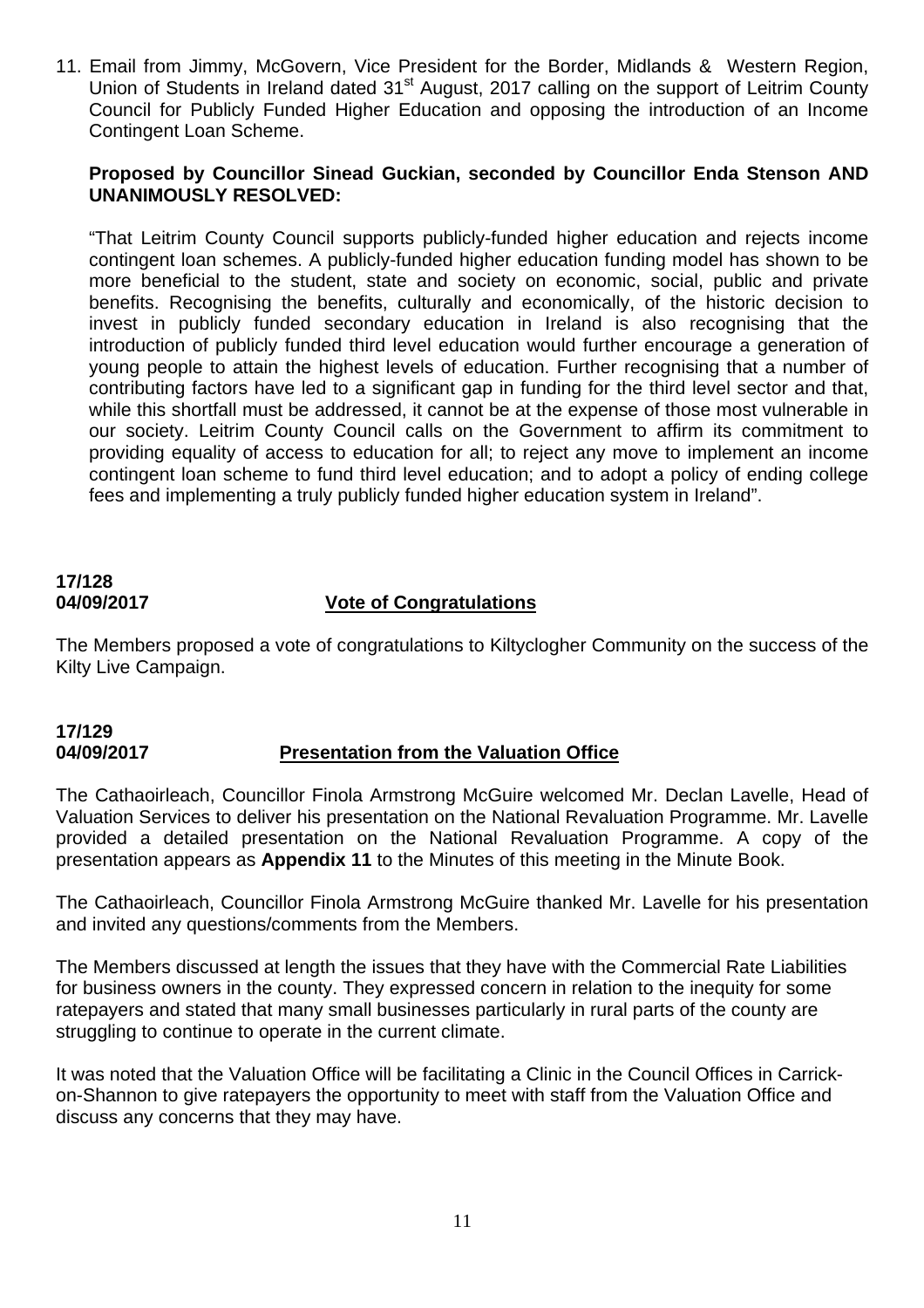# *17/130 04/09/2017 Withdrawal of banking services in County Leitrim*

# *To consider the following Notice of Motion submitted by Councillor Des Guckian;*

"That we, the Elected Members, condemn the withdrawal of proper face-to-face, in-bank banking services in County Leitrim, by Bank of Ireland and others. This is causing a lot of dissatisfaction for all users and great hardship for businesses. It is ironic that we, the public, were forced to bail out the banks and we are being "thanked" by the same banks by drastic cut-backs in their services."

Councillor Des Guckian stated that he was not critical of front-line banking staffs that provide a good banking service to the community but rather senior management that are implementing policy decisions that are eroding banking services in local communities. Councillor Guckian stated that banking management wish to create a cashless society and he also expressed concern that the Bank of Ireland in Mohill is rumoured to close with a resulting reduction in banking services to the local community and a loss of employment for the staff currently employed there.

Councillor Des Guckian proposed that a letter issue to the Minister in this regard and a copy of his Notice of Motion be circulated to all Local Authorities. This proposal was supported by Councillor Seadhna Logan and Councillor Mary Bohan. Councillor Felim Gurn also expressed concern in relation to the withdrawal of teller services in the banks in Manorhamilton. Councillor Gerry Dolan expressed concern in relation to the closure of the night safes for use by business customers.

# **Proposed by Councillor Des Guckian, seconded by Councillor Mary Bohan AND UNANIMOUSLY RESOLVED:**

'"That we, the Elected Members, condemn the withdrawal of proper face-to-face, in-bank banking services in County Leitrim, by Bank of Ireland and others. This is causing a lot of dissatisfaction for all users and great hardship for businesses. It is ironic that we, the public, were forced to bail out the banks and we are being "thanked" by the same banks by drastic cut-backs in their services."

# *17/131 04/09/2017 Prescription Charges*

# *To consider the following Notice of Motion submitted by Councillor Padraig Fallon;*

"I propose that this Local Authority calls for the abolition, removal, and ending of prescription charges."

# **Proposed by Councillor Padraig Fallon, seconded by Councillor Mary Bohan AND UNANIMOUSLY RESOLVED:**

"That Leitrim County Council calls for the abolition, removal, and ending of prescription charges".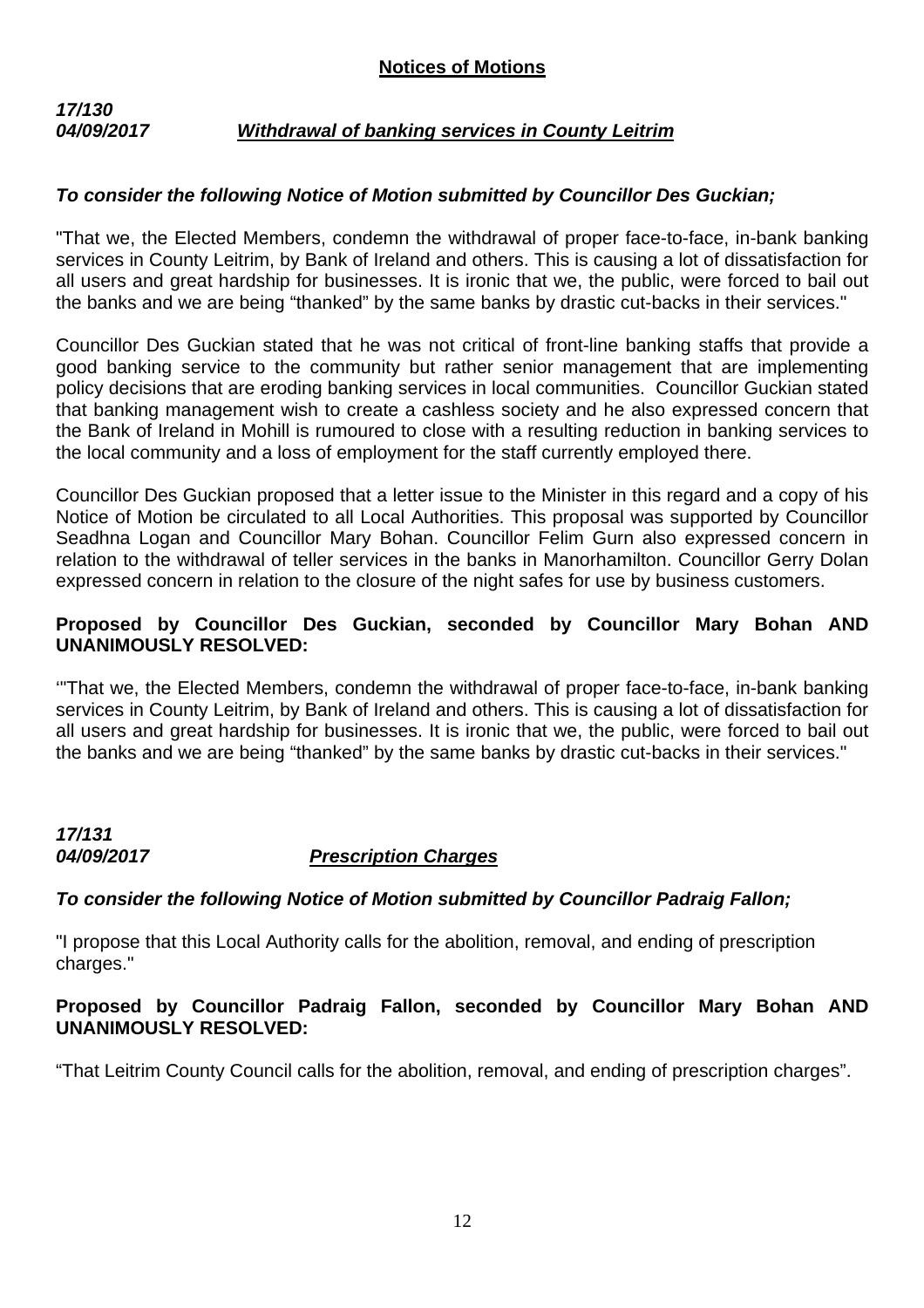# *To consider the following Notice of Motion submitted by Councillor Frank Dolan;*

"I will propose that Leitrim County Council consider the establishment of a Rural Development Directorate. I believe this could be a way of putting much more of a focus on the needs of our small towns and villages and the rural areas that are struggling at the moment."

# *Report by Director of Services for Economic Development, Planning, Environment and Transportation.*

"County Leitrim is the most rural county in Ireland with around 90% of the population to be deemed living in rural areas. As a consequence of the County's rural profile practically all plans and strategies of the Council along with the implementation ethos across all divisions is of a rural development mind-set. The steering of the development of the County by the Council is supported through the Local Community Development Committee which is now also the Local Action Group for the Leader Program, the Tourism Growth Alliance and its working groups and other supportive groupings such as the Age Friendly Alliance, Joint Policing Committee etc. The Council has in place the County Development Plan, the Local Economic and Community Plan, Economic Development Strategy, Tourism Development Strategy, Local Development Strategy, Arts Development Plan etc. Each of these plans and strategies were developed based on substantial community consultation across the entire county which ensured the full involved of all towns, villages and hinterlands. The implementation of this suite of plans and strategies is ongoing across all divisions and has been assisted in recently through the commencement of new funding opportunities. In addition, implementation is supported and monitored through the groups referred to above. Therefore it is unnecessary to consider the establishment of a Rural Development Directorate which would serve only to duplicate the work and efforts of the existing structures which are actively working for the development of this rural county."

Councillor Frank Dolan acknowledged the reply to his Notice of Motion, however, he outlined that a more joined up approach is required in order to sustain small towns and villages in rural parts of the county. Councillor Dolan called for additional resources to be made available to assist local communities with funding applications etc in order to sustain the long-term viability of rural communities.

Councillor Sean McDermott supported the Notice of Motion.

#### *17/133 04/09/2017 Minor Flood Mitigation Works and Coastal Protection Scheme*

The Cathaoirleach, Councillor Finola Armstrong McGuire proposed that Motion No. 19 in the name of Councillor Sinead Guckian and Motion No. 28 in the name of Councillor Seadhna Logan be dealt with concurrently. This was agreed by the Members.

#### *To consider the following Notice of Motion submitted by Councillor Sinead Guckian;*

"At the September meeting of Leitrim County Council I will ask the CE how many "Minor Flood Mitigation Works & Coastal Protection Scheme" projects have been applied for by Leitrim County Council, to central Government and were successfully awarding funding by the OPW since the scheme was introduced in 2009 and for the details of same."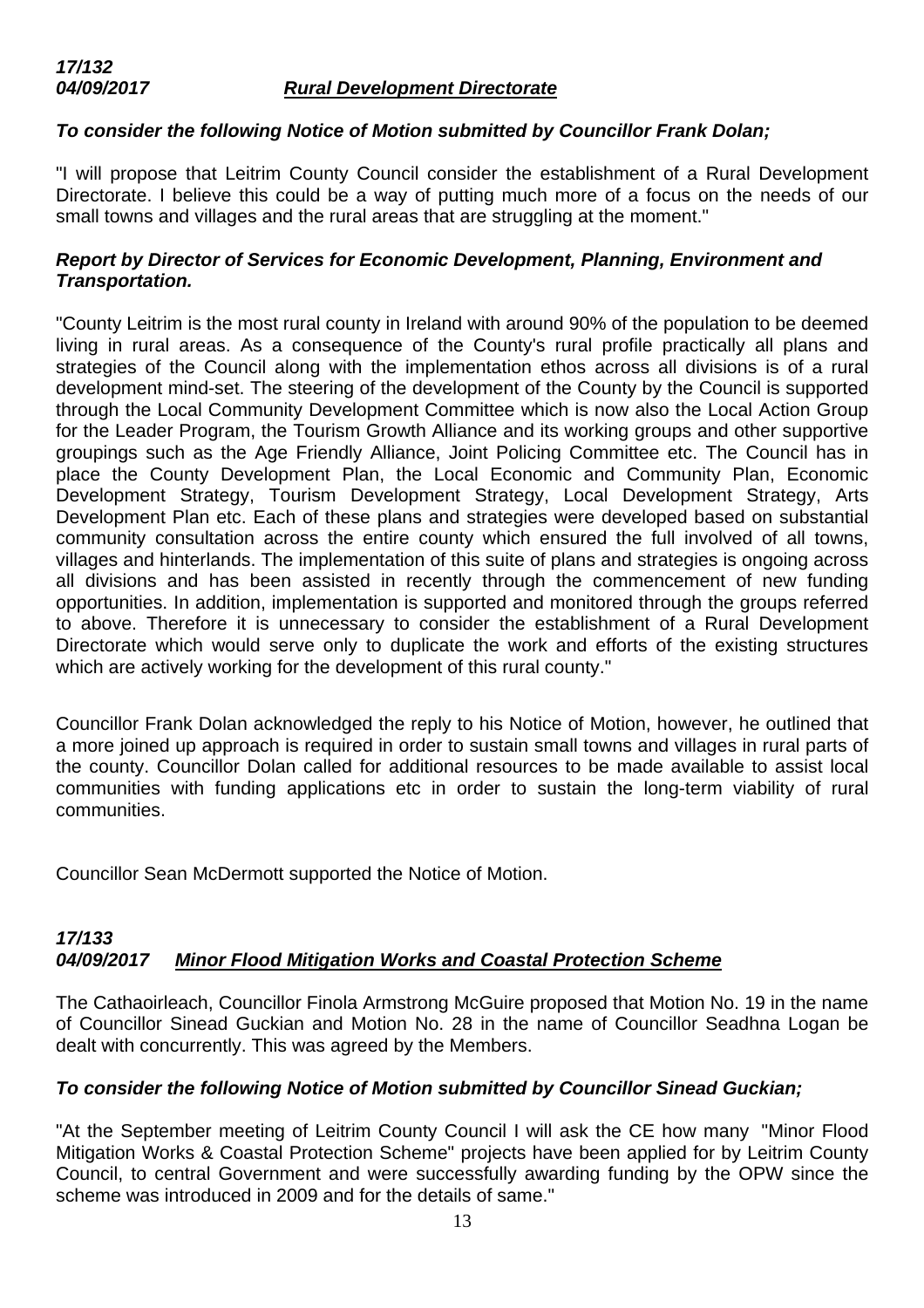# *Report by Director of Services for Economic Development, Planning, Environment and Transportation.*

"Since the Minor Flood Mitigation Works scheme was introduced by the OPW, Leitrim County Council has applied for 38 schemes. Of these 20 have been approved and we have received grant funding of €1.02m.

# *To consider the following Notice of Motion submitted by Councillor Seadhna Logan;*

"That Leitrim County Council seek further funding for flood relief and drainage measures as the existing allocations to the Council and Municipal Districts are wholly inadequate to deal with the need and demand for works in the county."

## *Report by Director of Services for Economic Development, Planning, Environment and Transportation.*

"The Council prepared a review of the needs in this regard for the SPC last year and has since followed up with request for adequate funding to address the issues. However, to date these requests have been unsuccessful but the Council will continue to use all opportunities to pursue the matter. These schemes were to carry out drainage improvement works in such places as Glenfarne, Leitrim Rd Carrick on Shannon, Lough Reane, River Shannon at Mountcampbell, Eslin River, Stonepark Dromahaire, Greyfield Drumkeeran, Killargue, Carrowcrin, Dromore, Canbey and Liscoghill. It should be noted that the criteria for such schemes has changed recently. The benefits in calculating the benefit to cost ratio have been increased which should increase the number of viable schemes in the future."

Councillor Sinead Guckian acknowledged the reply to her Notice of Motion, however, she expressed her concern that a significant number of applications for the Minor Flood Mitigation Works were not approved for funding.

Councillor Seadhna Logan requested that a copy of the review which was carried out by the SPC last year as referred to in the reply to his Notice of Motion be circulated to all Members. Mr. Shay O'Connor agreed to this request

Mr. O'Connor also agreed that the funding available to the Council for drainage/flood mitigation works is inadequate. He advised that under the Minor Flood Mitigation Works Scheme the protection of physical properties was given a higher priority and that the methodology in calculating the benefit to cost ratio have been amended which may assist with increasing the approval of more schemes in the future.

Mr. O' Connor also referred to the recent visit to the county by Minister Kevin 'Boxer' Moran and his indication that the Government plan to introduce additional flood relief/drainage scheme measures.

# *17/134*

## *04/09/2017 Housing Grant Scheme*

#### *To consider the following Notice of Motion submitted by Councillor Sean McGowan;*

"I seek the support of Members in calling on the Department and the Minister Mr. Eoghan Murphy TD, to review the terms and conditions of the Housing Grant Scheme to allow Local Authorities to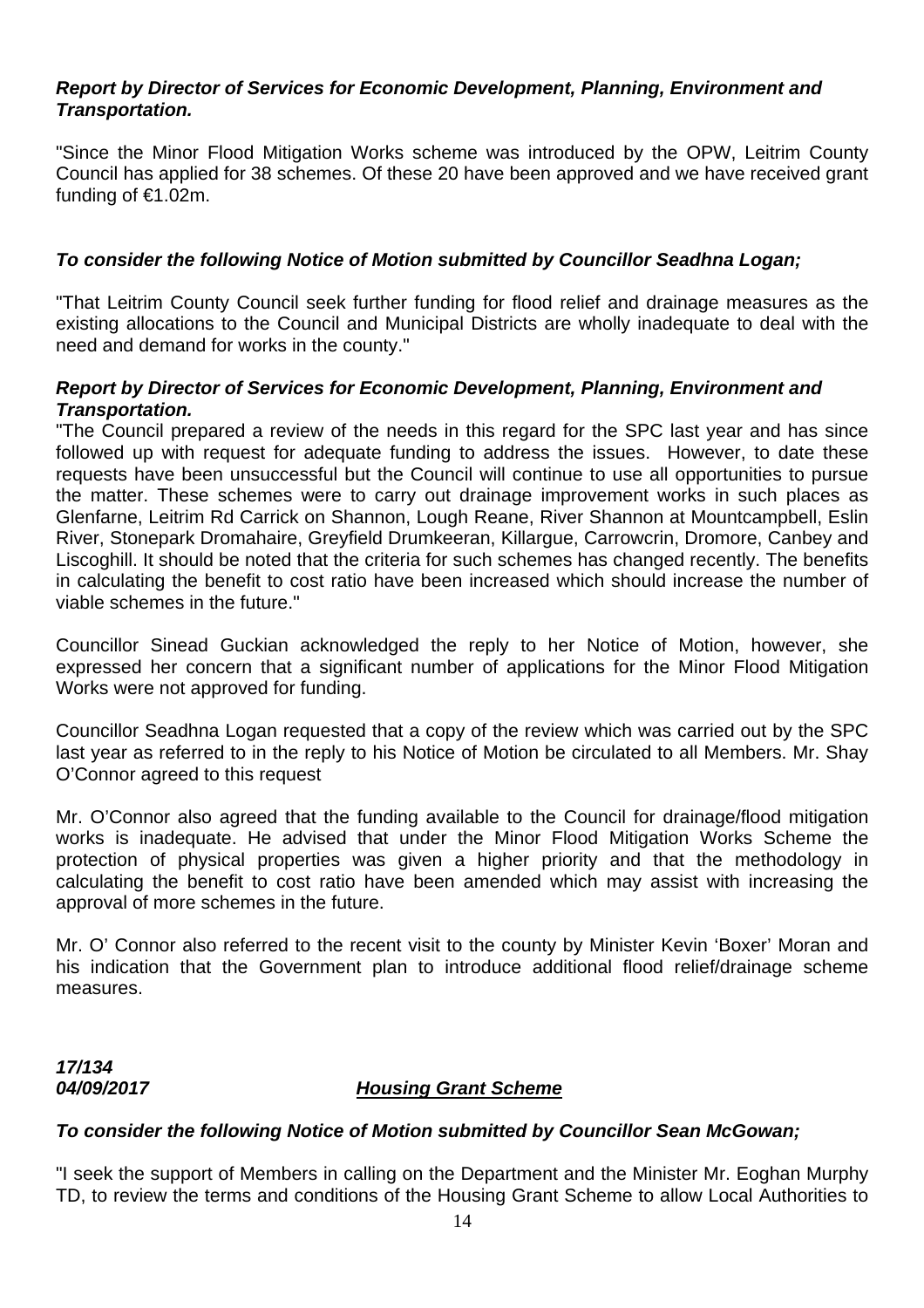use discretion in the awarding of house repair grants for older people. In the case where an applicant has transferred ownership of their home over to one of their children, but they will still continue to live in their home for the rest of their days, that they would be entitled to apply for and receive grant approval for works on the merits of their own income."

# **Proposed by Councillor Sean McGowan, seconded by Councillor Enda Stenson AND UNANIMOUSLY RESOLVED:**

"That Leitrim County Council call on the Department and the Minister Mr. Eoghan Murphy TD, to review the terms and conditions of the Housing Grant Scheme to allow Local Authorities to use discretion in the awarding of house repair grants for older people. In the case where an applicant has transferred ownership of their home over to one of their children, but they will still continue to live in their home for the rest of their days, that they would be entitled to apply for and receive grant approval for works on the merits of their own income."

#### *17/135 04/09/2017 St Patrick's Hospital, Carrick-on-Shannon*

# *To consider the following Notice of Motion submitted by Councillor Enda Stenson;*

"May I request support of Members in requesting the HSE to forward to the Council a full breakdown on existing staff and patient numbers at St. Patricks Hospital in Carrick-on-Shannon and also to outline the future plans regarding a new building at this location."

Councillor Des Guckian proposed that the following be added to the motion "projected patient bed numbers". Councillor Enda Stenson agreed to this request.

#### **Proposed by Councillor Enda Stenson, seconded by Councillor Finola Armstrong McGuire AND UNANIMOUSLY RESOLVED:**

"That Leitrim County Council request the HSE to forward to the Council a full breakdown on existing staff and projected patient bed numbers at St. Patricks Hospital in Carrick-on-Shannon and also to outline the future plans regarding a new building at this location."

#### *17/136 04/09/2017 Car parking and traffic management in Manorhamilton*

#### *To consider the following Notice of Motion submitted by Councillor Felim Gurn;*

"The inadequate number of car parking spaces and attendant traffic management issues in Manorhamilton have unfortunately contributed to the recent closure of the last remaining retail shop on the Main Street of Leitrim's second largest town. Unless radical and imaginative measures to alleviate this perennial problem are undertaken by the Executive, the likelihood of new viable enterprises being established on the once thriving Main Street is remote and the possibility of more businesses closures increasingly likely."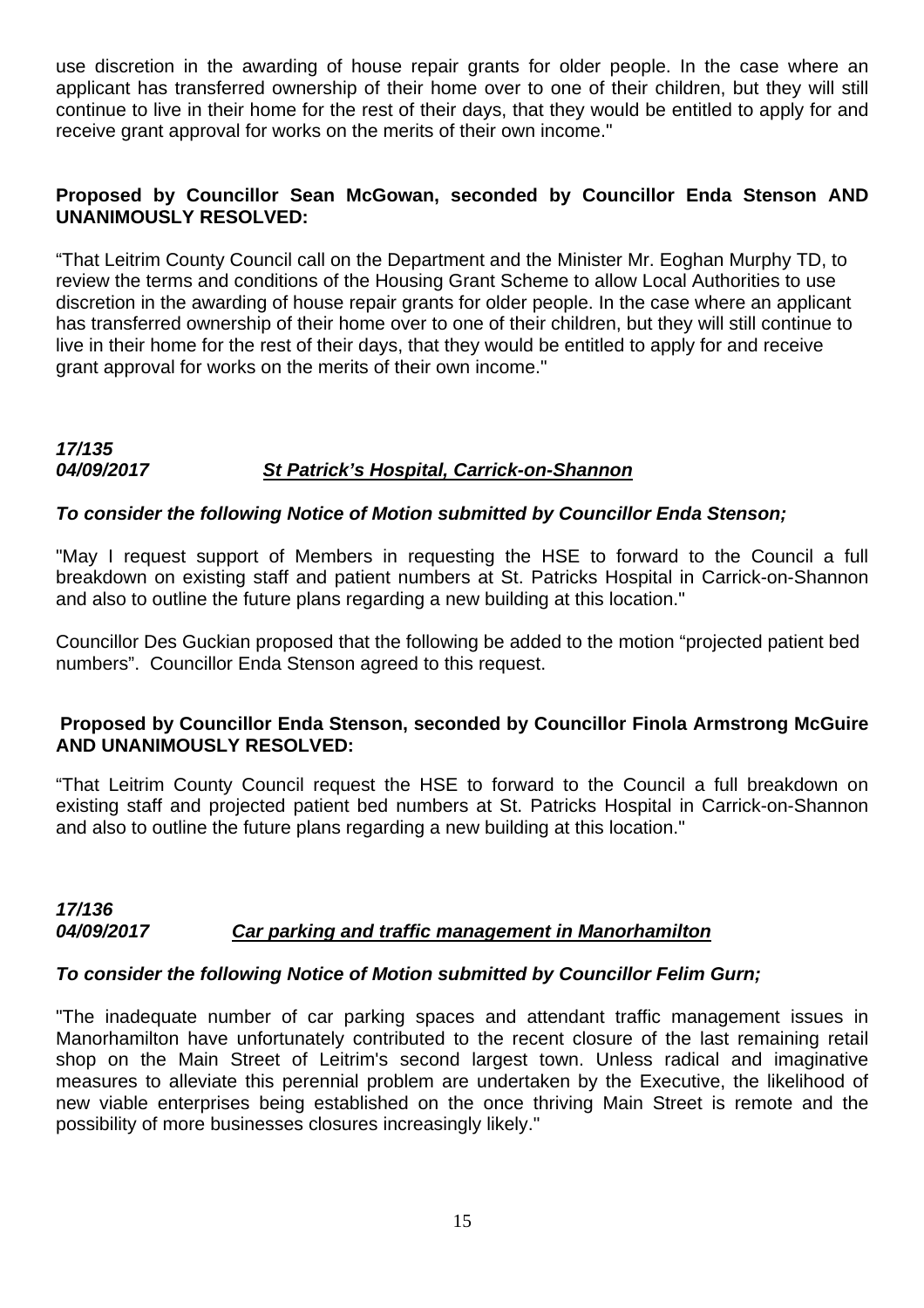# *Report by Director of Services for Economic Development, Planning, Environment and Transportation.*

"Retail town centres across all of Ireland are suffering from negative pressures which are of a complex nature and contributed to in the main by matters outside the control of many of the stakeholders. However, with regard to the matters raised the Council has plans developed, which are currently progressing through public consultation, for the revision of traffic flow while the matter of car parking has and continues to receive consideration by the Council within the resources available. In the meantime the Council continues to work actively with the local REDZ Team on a variety of initiatives aimed at the continued enhancement of Manorhamilton as a key driving town in the County"

Councillor Felim Gurn called for additional car-parking to be provided in town centres. He stated that a lack of adequate car-parking is impacting negatively on local businesses i.e. if people do not have a place to park they will go elsewhere with their business.

Councillor Frank Dolan supported the Notice of Motion. He referred to the recent placement of bollards at Teapot Lane, Manorhamilton which has reduced the availability of car parking in Manorhamilton town centre. Councillor Dolan called for an urgent review of car parking in Manorhamilton.

# *17/137 04/09/2017 Renovation of vacant properties*

# *To consider the following Notice of Motion submitted by Councillor Paddy O'Rourke;*

"I ask that this Council will unanimously support a call to the Department of Housing, Planning and Local Government for the introduction of a meaningful and workable scheme to renovate many of the vacant properties, which with a small amount of outlay could provide comfortable homes, small retail or work type premises. As it is generally agreed that the much flagged 'Rebuilding Ireland' introduced by Minister Coveney in 2016 has failed in its objectives principally because of the convoluted and complicated nature of it. We simply have to have a scheme to bring these many properties back into useful purpose."

# *Report by A/Director of Services Housing, Corporate, Culture & Emergency Services*

"The Repair and Leasing Scheme (RLS) has been developed under Rebuilding Ireland to assist property owners in bringing vacant properties back into use. Where a property requires repairs to bring it up to the standard required for rented properties, the RLS will pay for the repairs up-front in return for the property being leased to a local authority or Approved Housing Body (AHB) to be used as social housing for a period of at least 10 years. Under the scheme, the cost of the repairs will be repaid by the owner by offsetting it against the rent due to the owner for the property over the period of the lease agreement. The maximum funding available is €40,000, inclusive of VAT.

The Buy and Renew scheme aims to support Local Authorities (LAs) and Approved Housing Bodies (AHBs) to purchase and renew housing units that require remediation, and make them available for social housing use in areas of housing need. This is to enhance and support urban and rural renewal and the vacant homes strategy. The above renewal schemes are targeted at increasing supply of social housing support but do not extend to retail, commercial or work type premises."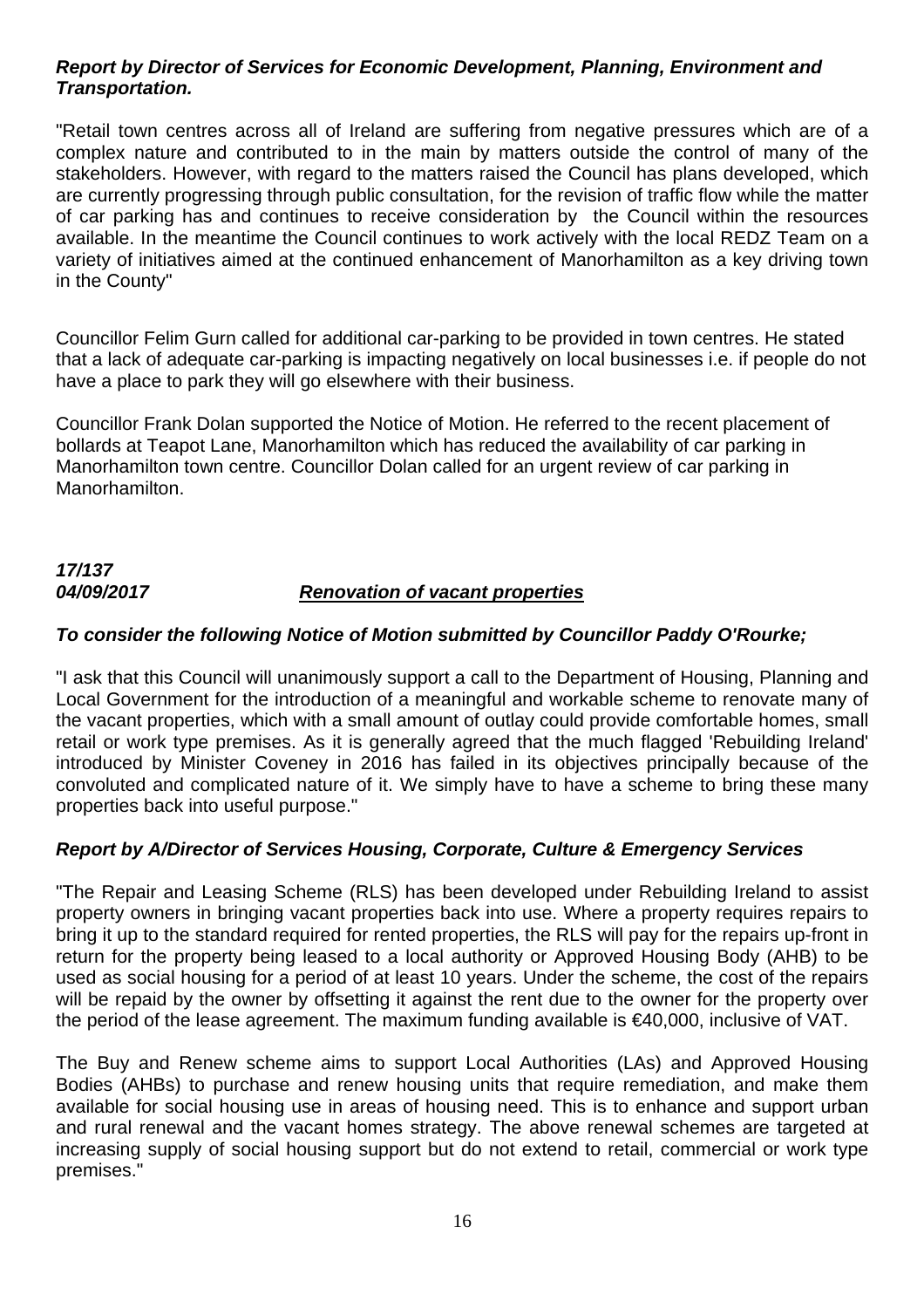#### **Proposed by Councillor Paddy O'Rourke, seconded by Councillor Sean McDermott AND UNANIMOUSLY RESOLVED:**

"That Leitrim County Council call on the Department of Housing, Planning and Local Government for the introduction of a meaningful and workable scheme to renovate many of the vacant properties, which with a small amount of outlay could provide comfortable homes, small retail or work type premises. As it is generally agreed that the much flagged 'Rebuilding Ireland' introduced by Minister Coveney in 2016 has failed in its objectives principally because of the convoluted and complicated nature of it. We simply have to have a scheme to bring these many properties back into useful purpose."

# *17/138*

# *04/09/2017 Plan to eradicate TB*

#### *To consider the following Notice of Motion submitted by Councillor Brendan Barry;*

"In 2008, I believe a delegation from the Animal Health Board in New Zealand visited Ireland and the UK to share how they successfully reduced TB. At that time a vaccine which was successful in New Zealand on possoms was trialled on badgers here to prevent them getting TB and found to be "Effiacacious". They hoped that further studies would be carried out so that a licence would be granted for its use in Ireland. Has this happened? Has a vaccination programme been put in place? How does the Department of Agriculture plan to eradicate TB?"

## **Proposed by Councillor Brendan Barry, seconded by Councillor Frank Dolan AND UNANIMOUSLY RESOLVED:**

"That Leitrim County Council call on the Department of Agriculture in regard to the Delegation in 2008 from the Animal Health Board in New Zealand that visited Ireland and the UK to share how they successfully reduced TB. At that time a vaccine which was successful in New Zealand on possoms was trialled on badgers here to prevent them getting TB and found to be "Effiacacious". It was hoped that further studies would be carried out so that a licence would be granted for its use in Ireland. Has this happened? Has a vaccination programme been put in place? How does the Department of Agriculture plan to eradicate TB?"

#### *17/139 04/09/2017 Call for investment in Childcare*

#### *To consider the following Notice of Motion submitted by Councillor Caroline Mulvey;*

"I propose that Leitrim County Council call on this Government to provide adequate investment in the Childcare Sector in Budget 2018, to alleviate the costs of childcare on families and to provide decent pay and conditions for Childcare Workers."

#### **Proposed by Councillor Caroline Mulvey, seconded by Councillor Mary Bohan AND UNANIMOUSLY RESOLVED:**

"That that Leitrim County Council call on this Government to provide adequate investment in the Childcare Sector in Budget 2018, to alleviate the costs of childcare on families and to provide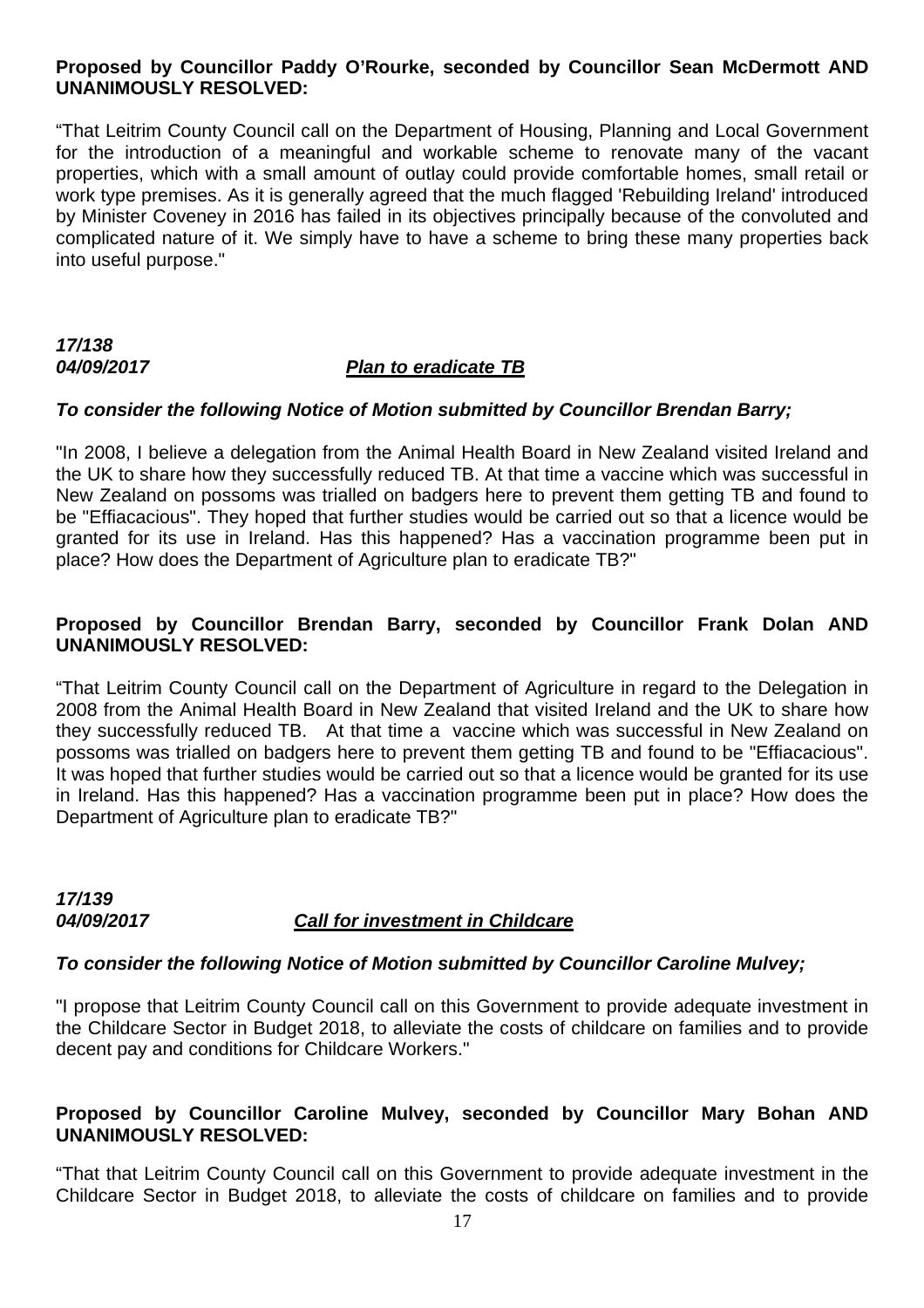decent pay and conditions for Childcare Workers."

## *17/140 04/09/2017 Ban the use of glyphosate weed killers*

# *To consider the following Notice of Motion submitted by Councillor Justin Warnock;*

"I will also ask for the support of the Elected Members in calling on the Minister for Housing, Planning and Local Government Eoghan Murphy TD to ban the use of glyphosate weed killers in all public areas in our thirty-one local authorities."

# **Proposed by Councillor Justin Warnock, seconded by Councillor Mary Bohan AND UNANIMOUSLY RESOLVED:**

"That Leitrim County Council call on the Minister for Housing, Planning and Local Government Eoghan Murphy TD to ban the use of glyphosate weed killers in all public areas in our thirty-one local authorities".

# *17/141 04/09/2017 Disabled Persons Grants*

# *To consider the following Notice of Motion submitted by Councillor Mary Bohan;*

"I propose that Leitrim County Council call on the Department of Housing, Planning and Local Government to allow greater flexibility in relation to income calculation for Disabled Persons Grants."

# **Proposed by Councillor Mary Bohan, seconded by Councillor Sean McGowan AND UNANIMOUSLY RESOLVED:**

"That Leitrim County Council call on the Department of Housing, Planning and Local Government to allow greater flexibility in relation to income calculation for Disabled Persons Grants."

# *17/142 04/09/2017 Tax policy on Residential Rental Income*

This Notice of Motion was moved by Councillor Frank Dolan as Councillor John McCartin had to leave the meeting before his Notice of Motion could be heard.

# *To consider the following Notice of Motion submitted by Councillor John McCartin;*

"Since the combined cost of servicing borrowings, maintenance and tax on rental income is almost double the actual rental income derivable on residential property, it is not economically viable for the private sector to provide residential property for the rental market. In order to encourage the private sector to provide affordable housing, I propose that Leitrim County Council ask the Minister for Finance to consider the implementation of a tax policy on residential rental income in line with other European countries."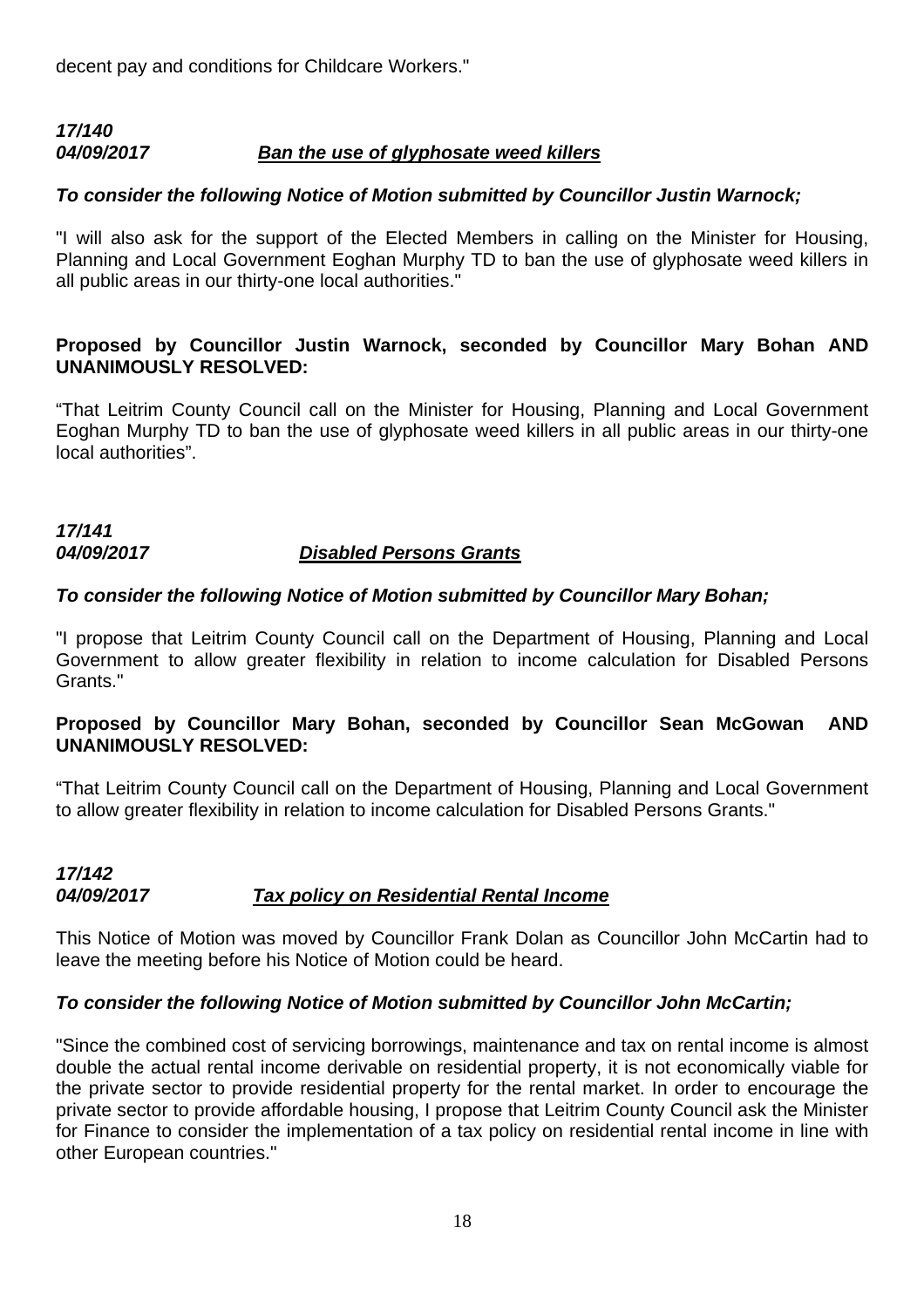#### **Proposed by Councillor John McCartin, seconded by Councillor Finola Armstrong McGuire AND RESOLVED:**

"That Leitrim County Council asks the Minister for Finance to consider the implementation of a tax policy on residential rental income in line with other European countries, in order to encourage the private sector to provide affordable housing. Since the combined cost of servicing borrowings, maintenance and tax on rental income is almost double the actual rental income derivable on residential property, it is not economically viable for the private sector to provide residential property for the rental market. "

# *17/143 04/09/2017 Wind Turbines*

# *To consider the following Notice of Motion submitted by Councillor Gerry Dolan;*

"To ask this Council to reconsider granting Planning Permission to Wind Pylon Companies to erect large numbers of pylons in any one area as the sight from them between Arigna and Drumkeerin have become an eye sore and destroys the view in that area."

## *Report by Director of Services for Economic Development, Planning, Environment and Transportation.*

"The policy for the approval of wind turbine proposes is set down in the County Development Plan 2015-2021 and the National Wind Energy Guidelines 2006. This Council's policy is guided by the Landscape Character Assessment encompassing matters such as areas or outstanding natural beauty, areas of high visual amenity, and other environmentally sensitive areas identified in the Plan. The Plan also contains a set of criteria for the accommodation of Wind farms. In addition proximity to existing energy networks is a required consideration. Within this framework proposals for wind farms are assessed in detail. Any decisions of the Planning Authority can be subject to an appeal to An Board Pleanala also. An "emerging draft approach" to the review of the Wind Development Guidelines 2006 has been recently published which would place an obligation on the developer of a wind energy project to consult with communities prior to submitting a planning application and the application should reflect how the final proposal reflects community consultation. A Community Dividend would be a core component of future wind farm development. The revised Guidelines are expected in early 2018. The Department requires through Circular Letter PL 20-13 and PL5/2017 that Planning Authorities defer from amending their existing Development Plan policies in relation to wind energy and renewable energy generally until said revised Guidelines are published."

Councillor Gerry Dolan's Notice of Motion was also supported by Councillor Des Guckian and Councillor Caroline Gildea.

Mr. Bernard Greene, Senior Planner advised that is not possible to put wind turbines in hidden areas due to their size. He outlined that the policy for the approval of wind turbines is included in the Leitrim County Development Plan 2015-2021 and the National Wind Energy Guidelines, 2006. Mr. Green stated that the Council's policy is guided by the Landscape Character Assessment encompassing matters such as areas of outstanding natural beauty, areas of high visual amenity, and other environmentally sensitive areas identified in the Plan. He further advised that a set of criteria for the accommodation of Wind farms is also included and that proximity to existing energy networks is also a required consideration.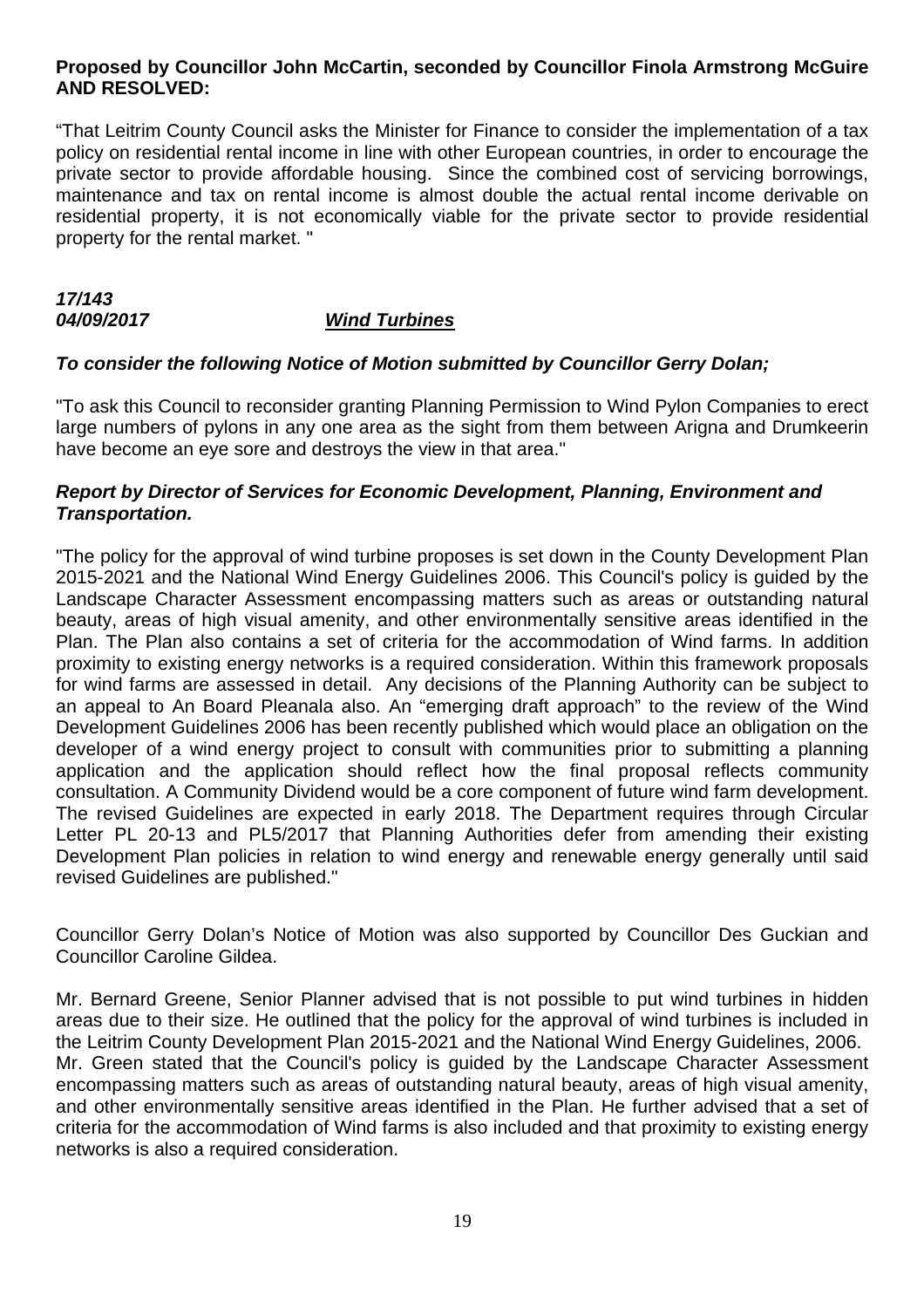## *17/144 04/09/2017 Taxi Ranks at Carrick-on-Shannon Railway Station*

# *To consider the following Notice of Motion submitted by Councillor Finola Armstrong-McGuire;*

"I ask that we write to Iarnrod Eireann requesting that signage be placed at Carrick-on-Shannon Railway Station highlighting the new Taxi Ranks which have been placed there by Roscommon County Council. Signage needs to be placed on the platform informing commuters that there is a ramped exit leading to the Taxi Rank where Taxis queue for customers. Signage should also be placed at the Taxi Rank encouraging Taxis to operate from the area."

# **Proposed by Councillor Finola Armstrong McGuire, seconded by Councillor Sean McGowan AND UNANIMOUSLY RESOLVED:**

"That Leitrim County Council write to Iarnrod Eireann requesting that signage be placed at Carrickon-Shannon Railway Station highlighting the new Taxi Ranks which have been placed there by Roscommon County Council. Signage needs to be placed on the platform informing commuters that there is a ramped exit leading to the Taxi Rank where Taxis queue for customers. Signage should also be placed at the Taxi Rank encouraging Taxis to operate from the area."

#### *17/145 04/09/2017 Housing Building Programme in Kiltyclogher*

# *To consider the following Notice of Motion submitted by Councillor Sean McDermott;*

"I will ask Leitrim County Council to consider a Housing Building Program in Kiltyclogher, as the community had great success over the summer inviting families to come to live in their village and to help save their Primary School from closing. Unfortunately there are not enough houses in Kiltyclogher for all the families who have indicated they want to live in Kiltyclogher."

#### *Report by A/Director of Services Housing, Corporate, Culture & Emergency Services*

"The Social Housing Building Programme is informed by the housing need in a particular area based on the Social Housing Waiting List. Social housing applicants can select up to three Areas of Choice to be considered for social housing support. In this regard, Kiltyclogher encompasses the Area of Need - North 2 which also includes Manorhamilton. There is a currently a social housing construction programme to provide an additional 7 units of social housing support in this area at Taobh Tire, Manorhamilton. In addition, a number of dwelling acquisitions have been delivered for this area to meet the housing need. With regard to the households that have expressed an interest in moving to Kiltyclogher, such households would have to be assessed for and deemed qualified for social housing support. Once an assessment of need is completed the local authority will be in a position to make an informed decision in relation to how best to meet the housing need as determined by the assessment process. Any households that are deemed qualified for social housing support can then pursue tenancies under the Housing Assistance Scheme (HAP) to meet their immediate housing need and the local authority can also consider other social housing options e.g. RAS, Leasing or the allocation of standard local authority tenancies. The Council will also explore opportunities in Kiltyclogher under the Repair and Leasing Scheme and the Buy and Renew Scheme in the context of providing additional social housing in the short to medium term."

Councillor Sean McDermott paid tribute to the local community effort in Kiltyclogher, Co. Leitrim for the 'Kilty Live Campaign'. He advised that the campaign to attract new families to come and reside